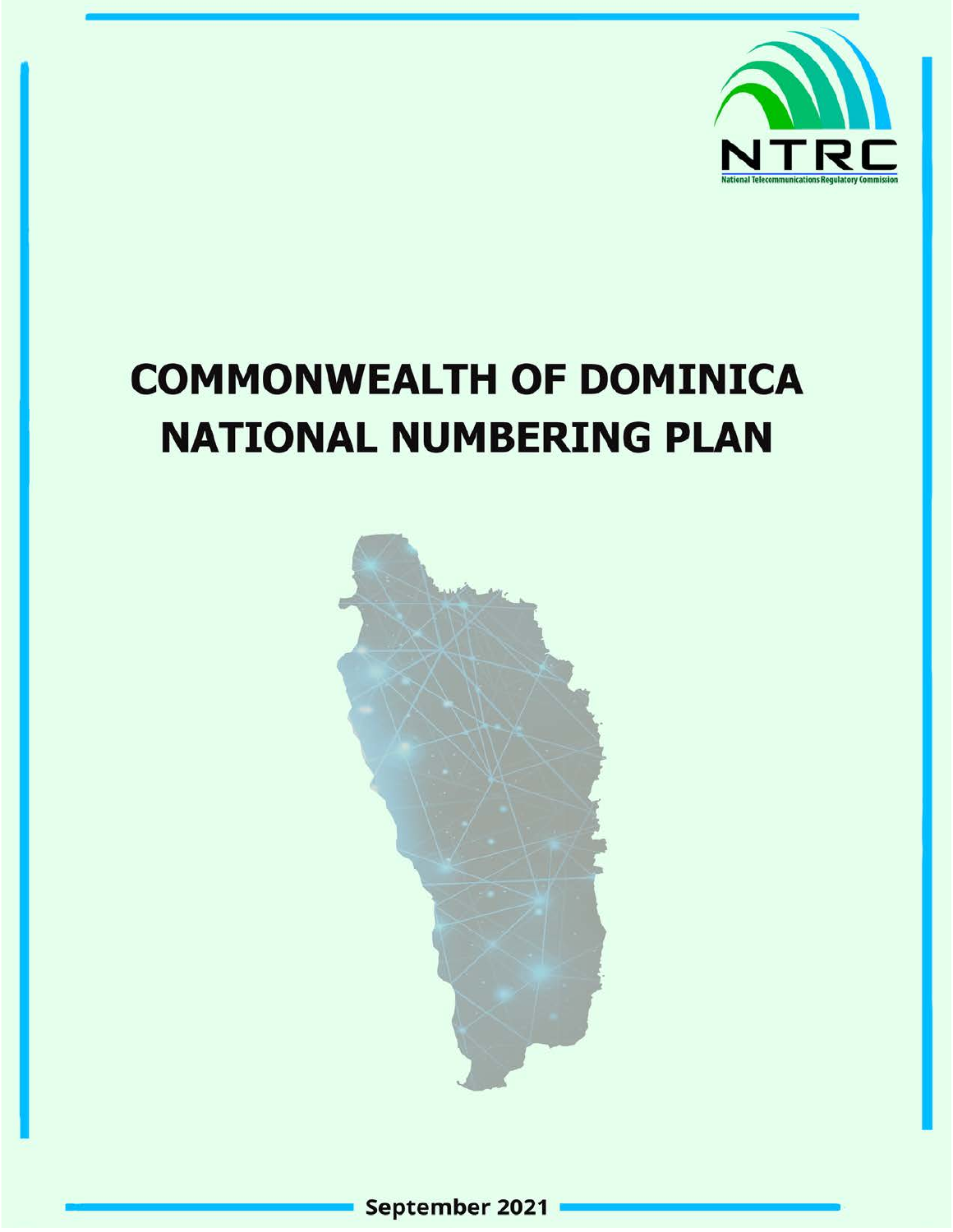## **NATIONAL NUMBERING PLAN**

#### **TABLE OF CONTENTS**

#### **ARRANGEMENT OF SECTIONS**

#### **1.0 INTRODUCTION**

- 1.1 Background
- 1.2 Rationale for Numbering Plan
- 1.3 Numbers in the Commonwealth of Dominica

#### **2.0 SCOPE OF THE PLAN**

2.1 Scope

#### **3.0 PRINCIPLES**

3.1 General Principles

#### **4.0 INTERNATIONAL LINKAGES**

- 4.1 Responsibilities
- 4.2 Implementing Agencies

#### **5.0 PROCESSES AND PROCEDURES**

- 5.1 Telecommunications Numbering Plan
- 5.2 Amendment of Telecommunications Numbering Plan
- 5.3 General Considerations
- 5.4 The Rules for Assignment of the COC
- 5.5 Dialling Plan and Codes
- 5.6 Home Network Identifiers (HNI) Code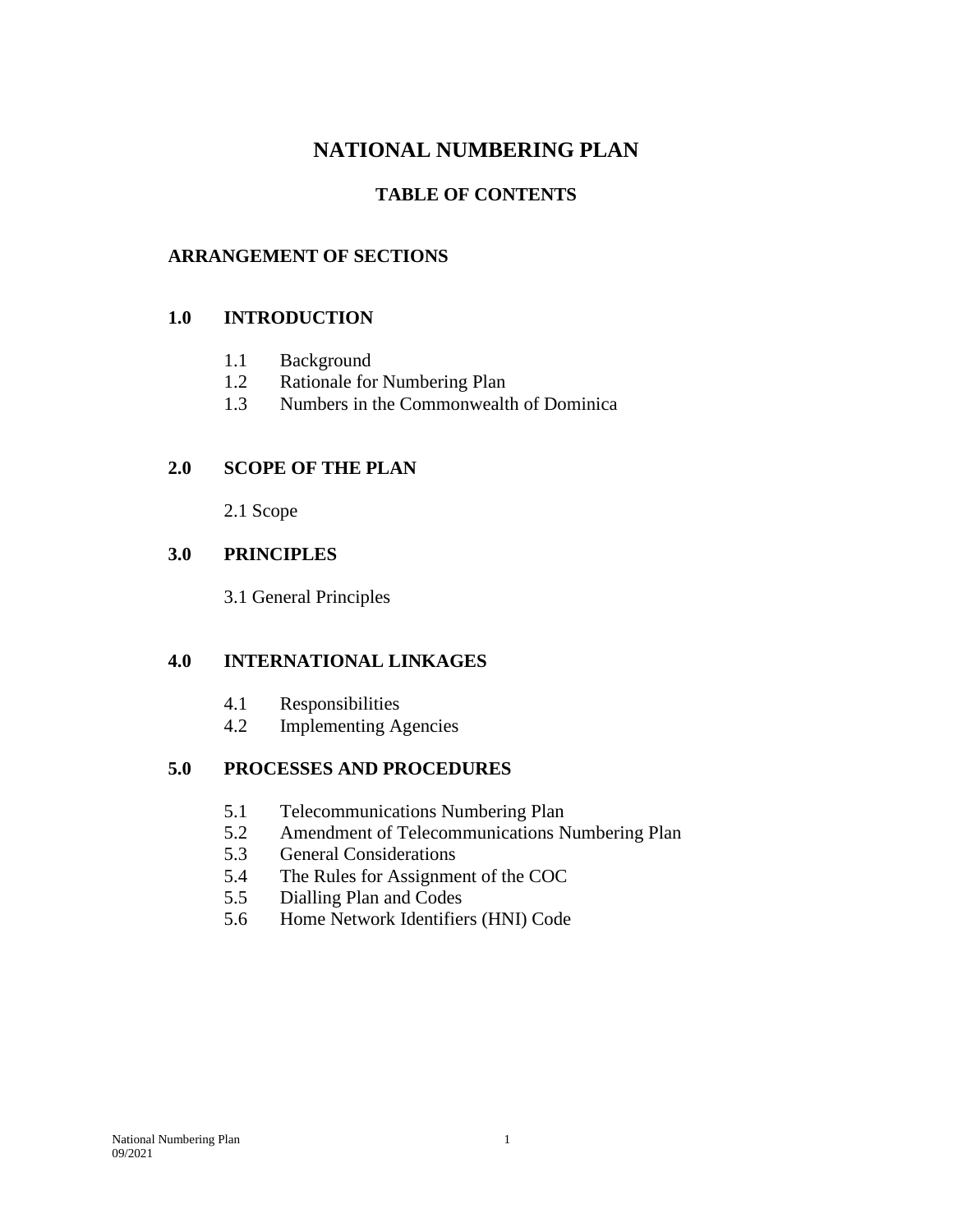#### **6.0 GLOSSARY**

#### **Glossary of Terms**

#### **7.0 ANNEXES**

- Annex 1 List of Annexes in National Numbering Plan
- Annex 2 Central Office Code Assignment Request Part 1 and Part 2
- Annex 3 Commission's Response/Confirmation
- Annex 4 Confirmation of Code In Service
- Annex 5 Request for additional Central Office Code Assignments
- Annex 6 Guidelines for Advertising using Numbering Resources
- Annex 7 Short Codes in the Commonwealth of Dominica
- Annex 8 Vertical Service Codes in the Commonwealth of Dominica
- Annex 9 List of Central Office Codes assigned in the Commonwealth of Dominica
- Annex 10 Letter of Commitment to the REGIONAL NUMBERING PLAN by the Commonwealth of Dominica's Commission
- Annex 11 Allocation Plan for Central Office Codes
- Annex 12 ECTEL Local Number Portability (LNP) Routing Number Allocations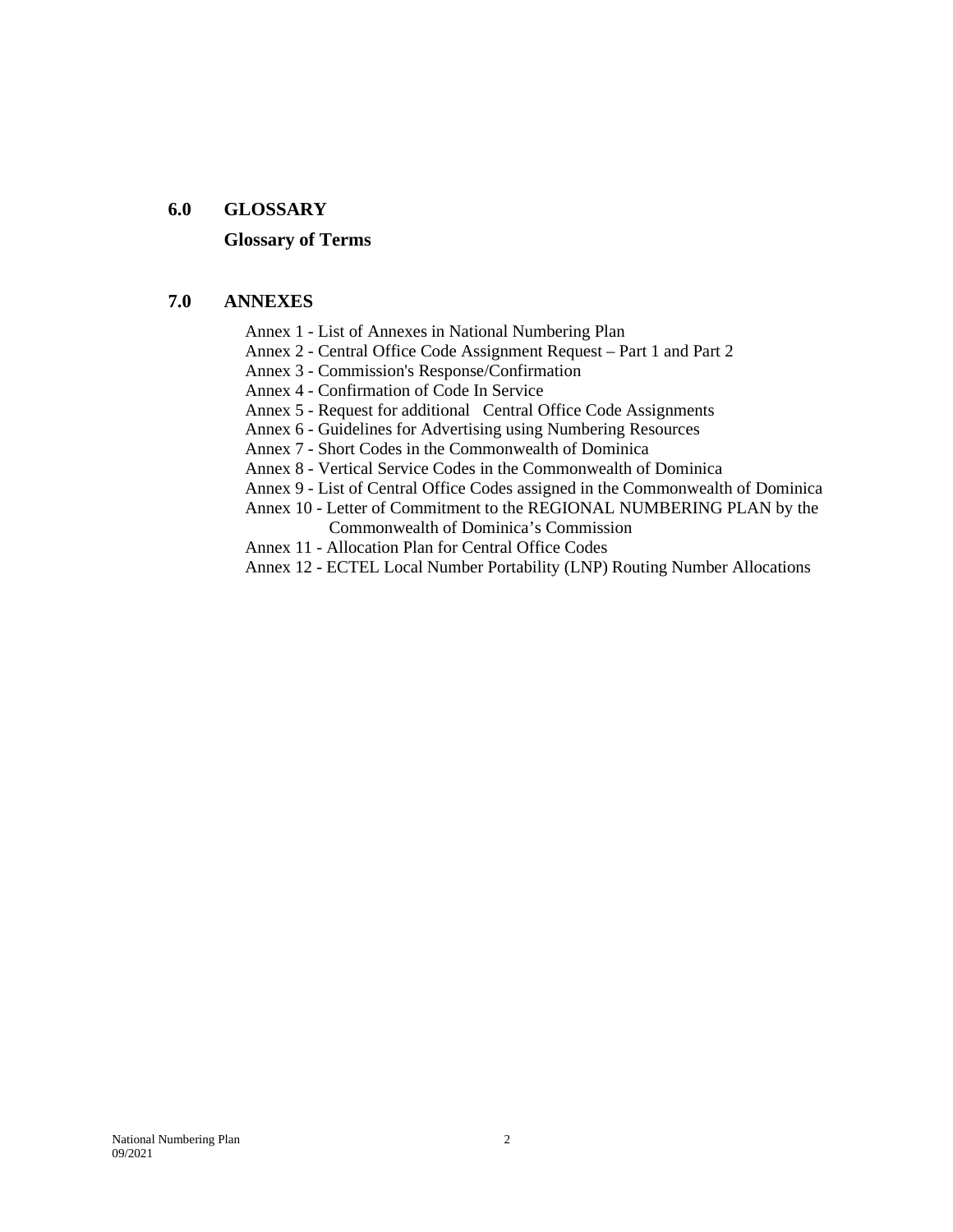## **1.0 INTRODUCTION**

#### **1.1 Background**

Section 52 of the Telecommunications Act, 2000 (Act #8 of 2000) of the Commonwealth of Dominica, provides for the National Telecommunications Regulatory Commission ("Commission") to "establish and manage a national plan for the allocation of numbers among telecommunications providers in accordance with the Regional Plan established by ECTEL.

The National Numbering Plan outlines the General Principles to be applied in the management of the Numbering Resource, the Processes and Procedures relevant to number resource management, the guidelines for the allocation, assignment, and management of the Central Office Codes (COC or NXX), the Dialling Plan, the principles and procedures for the assignment and use of the short codes and the relevant forms and procedures for the management of the Numbering Resource.

#### **1.2 Rationale for Numbering Plan**

A Numbering Plan is required to ensure equitable distribution and management of the numbering resource so as to ensure a competitive telecommunications environment.

#### **1.3 Numbers in the Commonwealth of Dominica**

- 1.3.1 The North American Numbering Plan (NANP) Area, to which the Commonwealth of Dominica belongs has country code 1;
- 1.3.2 The area code assigned by the International Telecommunications Union (ITU) to the Commonwealth of Dominica is 767;
- 1.3.3 The quantity of numbers available to the Commonwealth of Dominica from its area code, based on current industry practice is approximately eight million.

#### **2.0 SCOPE OF THE PLAN**

#### **2. 1 Scope**

2.1.1 The National Numbering Plan contains the General Principles to be applied in the management of the Numbering Resource, the Processes and Procedures relevant to number resource management, the guidelines for the allocation, assignment and management of the COC or NXX, the Dialling Plan, the principles and procedures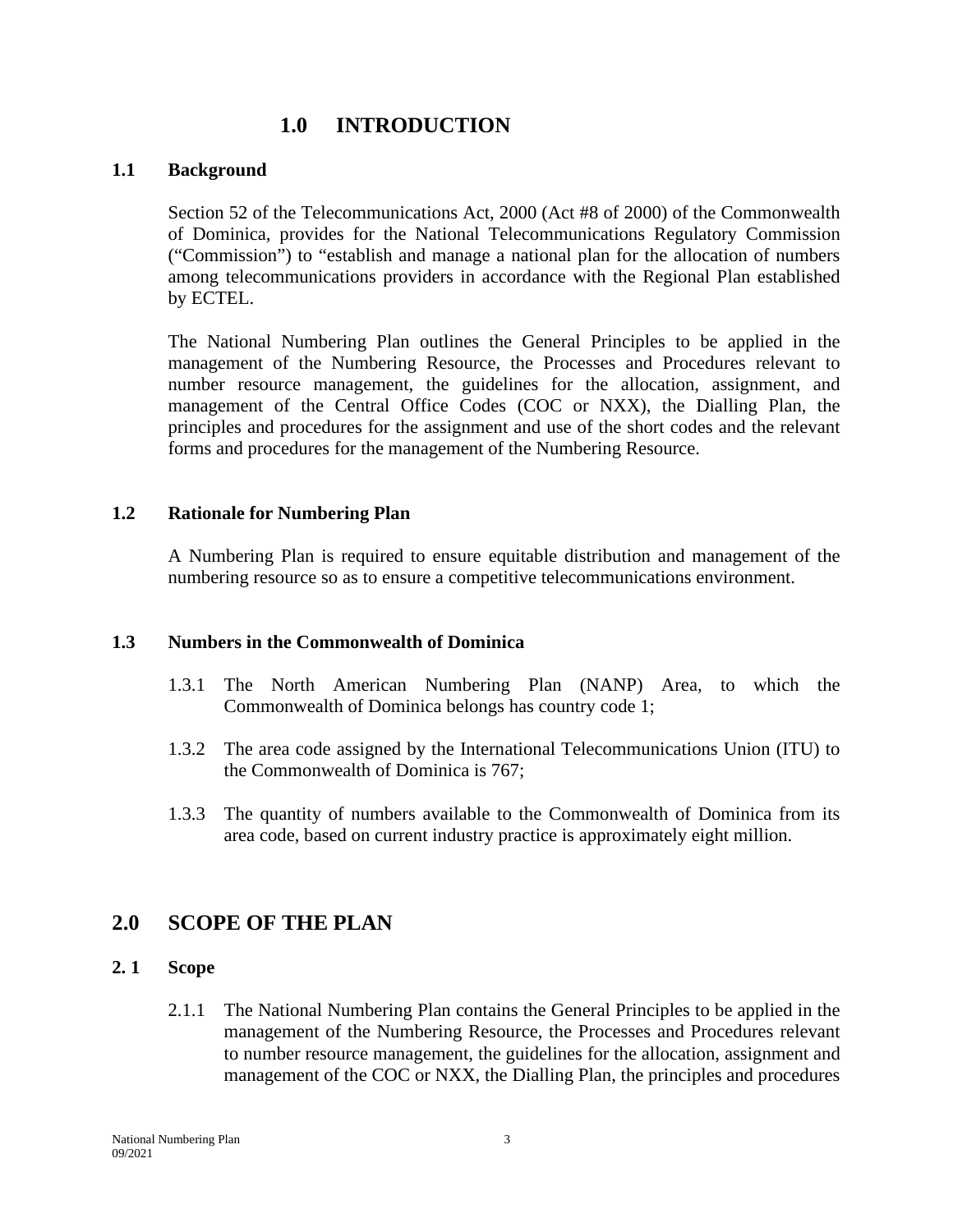or the assignment and use of the short codes and the relevant forms and procedures for the management of the Numbering Resource;

- 2.1.2 This National Numbering Plan addresses COC or NXX Administration, the Dialling Plan and Home Number Identification Codes (HNICs);
- 2.1.3 The policies and procedures to govern Number Fees, Provider Identification Codes, Non-Geographic codes, Electronic Numbering (ENUM) and Number Portability shall be developed through Public Consultation.

#### **3.0 PRINCIPLES**

#### **3.1 General Principles**

- 3.1.1 The Numbering Plan has been developed in accordance with:
	- (a) The relevant rules of the International Telecommunication Union Recommendations (ITU–R) regarding the integrity of numbering resources;
	- (b) The instructions in the resolutions adopted by ITU Plenipotentiary Conferences relevant for the stability of the numbering plans, especially the E.164 plan;
	- (c) Ensuring the sovereignty of the Member State with regard to country codes numbering plans and top-level country domain name addresses;
	- (d) Maintaining the principles as enshrined in Recommendation E.164 of the ITU Telecommunication Standardization Sector, in whatever application they are used.
- 3.1.2 Where numbering resource is to be used in the provision of advertising, the principles outlined in Annex 7 shall apply.
- 3.1.3 Applications for number resources that are not Central Office Codes should be done in writing the Commission and should clearly indicate the resources being requested, the applicant, the purpose to which the resource will be applied, and the relevant licence being held by the applicant.
- 3.1.4 The Commission may, after a consultation process, amend the National Numbering Plan and issue a notice to the public and the respective number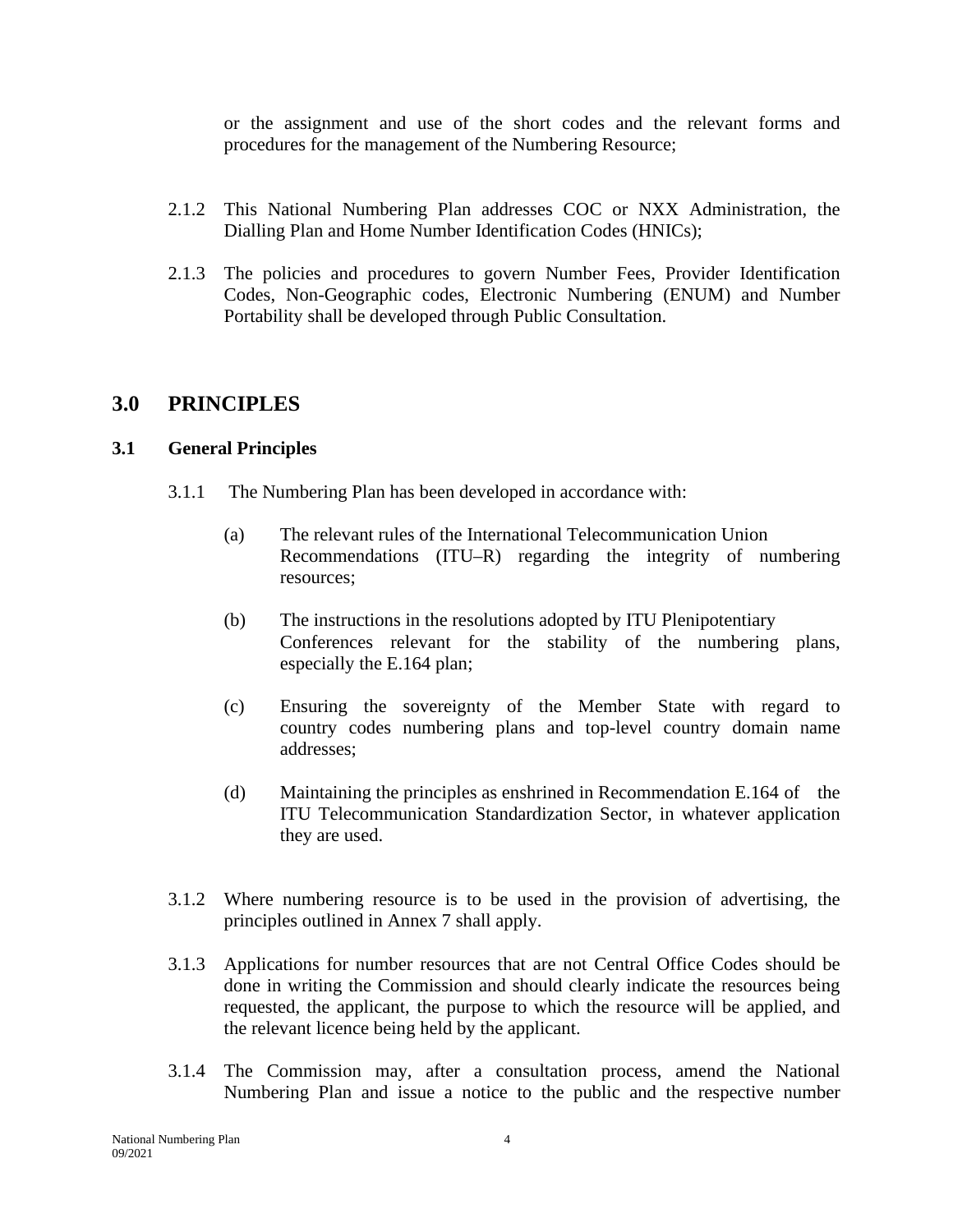assignees at a reasonable time prior to the date when the anticipated change is effective.

## **4.0 INTERNATIONAL LINKAGES**

#### **4.1 Responsibilities**

- 4.1.1 The National Telecommunications Regulatory Commission ("Commission") shall manage the National Plan in accordance with the Regional Numbering Plan developed by ECTEL.
- 4.1.2 As set out in Annex 10, where it is necessary for the implementation of the National Plan, ECTEL shall establish and maintain international linkages as an agent for the Commission.

#### **4.2 Implementing Agencies**

The organizations involved in the administration of numbers are:

- (a) **The Commission** The Commission shall manage the National Numbering Plan in accordance with the Regional Numbering Plan;
- (b) **ECTEL -** ECTEL shall liaise and coordinate activities with the international agencies to ensure that relevant obligations are met;
- (c) **The North American Numbering Plan Administration** NANPA is responsible for the coordination and administration of the North American Numbering/Dialling Plans;
- (d) **Industry Numbering Committee -** INC, a standing committee of the industry Carriers Compatibility Forum (ICCF), provides an open forum to address and resolve industry-wide issues associated with the planning, administration, allocation, assignment and use of the numbering resources and related dialling considerations for public telecommunications networks within NANP;
- (e) **The International Telecommunication Union -** ITU, a United Nations specialist agency for the coordination of governments and industry for the establishment and operation of global telecommunication networks and services. It is responsible for standardization, coordination and development of international telecommunications including radio-communications, and for the harmonization of national policies;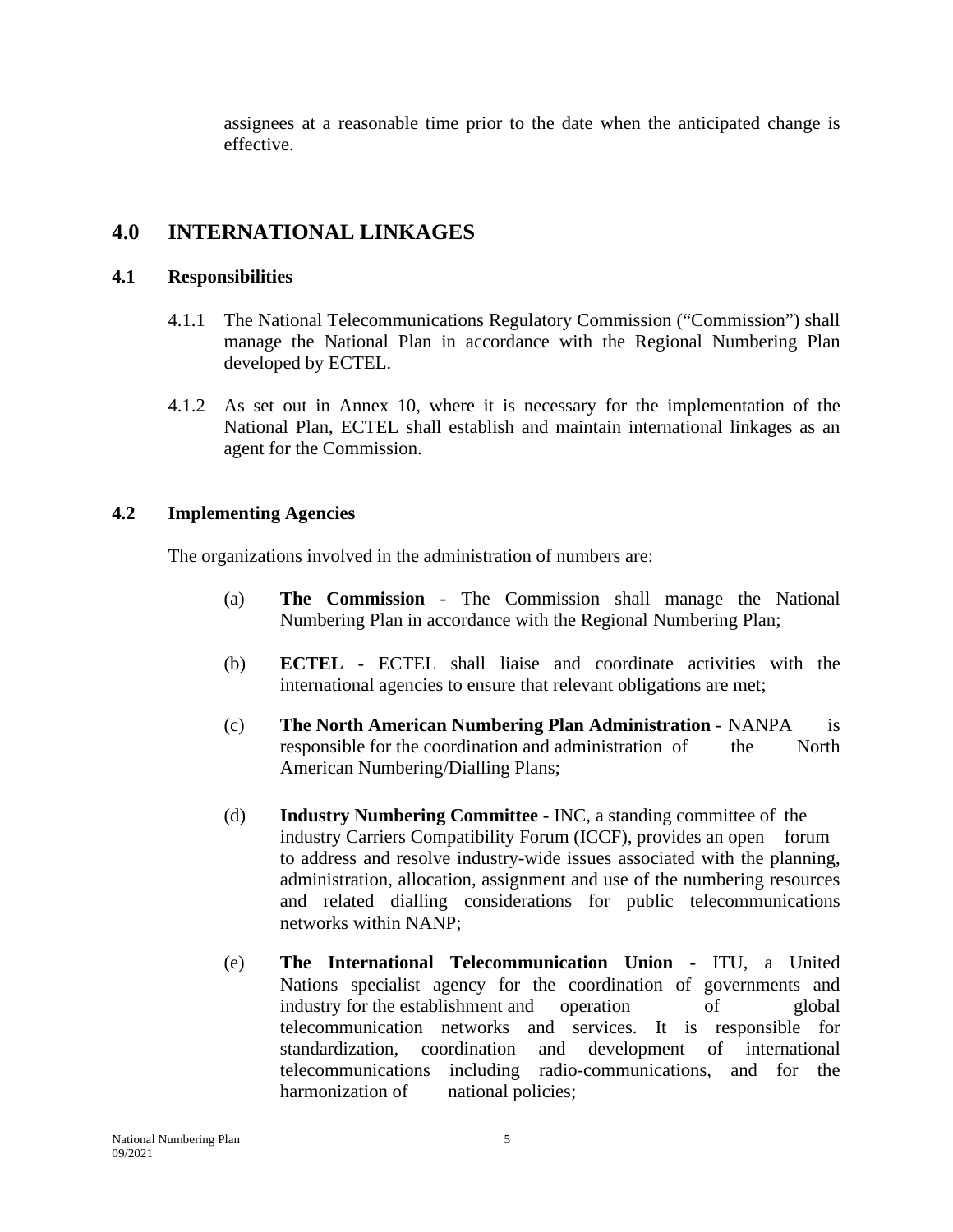- (f) **Telcordia**  Telcordia is a multi-faceted entity that addresses issues related to numbering.
	- (i) Telcordia has an Administrative Operating Company Number (AOCN) /service facility that facilitates the rating and routing of telephone calls for assignees of COC or NXX (NPA-NXX) and Thousands-Blocks (NPA-NXX-X);
	- (ii) Telcordia maintains the necessary rating and routing for the Business Routing and Rating Database System (BIRRDS) and ensures that calls to a Service Provider (SP) are routed and rated correctly, and that proper information is kept up to date in the BIRRDS.

## **5.0 PROCESSES AND PROCEDURES**

#### **5.1 Telecommunications Numbering Plan**

The National Numbering Plan includes telecommunications numbers used to identify: -

- (a) Telecommunications networks or providers;
- (b) Terminal facilities for mobile phones;
- (c) Signaling transmission equipment;
- (d) Emergency and inquiry calls;
- (e) Terminal transmission line facilities for data communication services;
- (f) Electronic mail communication networks;
- (g) Types or content of telecommunications services;
- (h) Terminal transmission line facilities for paging services;

#### **5.2 Amendment of Telecommunications Numbering Plan**

- (a) After a consultation process the National Numbering Plan may be amended.
- (b) In the event that the Plan is amended, the Commission shall issue a notice to the public and the respective number assignees at a reasonable time prior to the date when the anticipated change is effective.

#### **5.3 General Considerations**

The process for the assignment of Central Office Codes are as follows: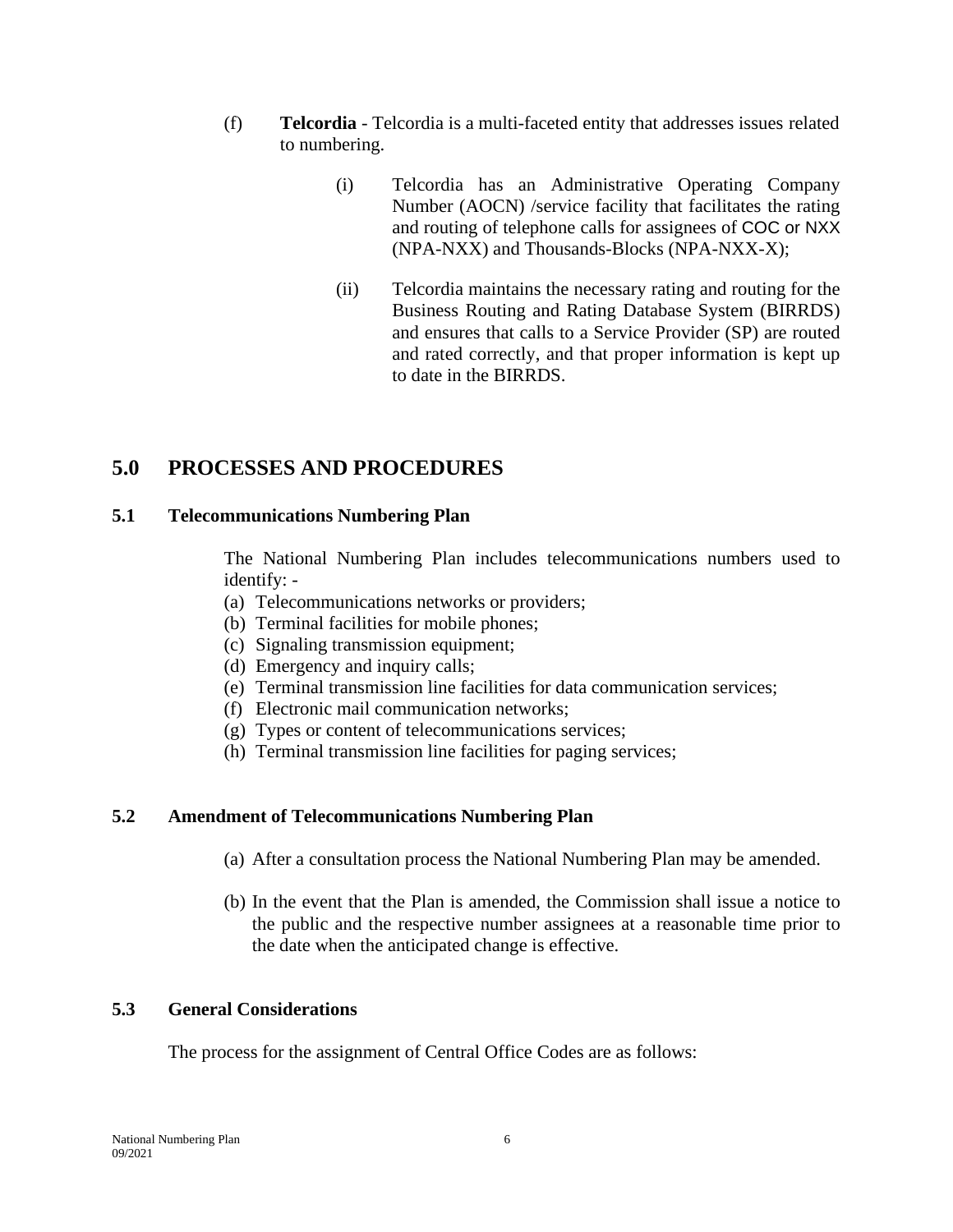- (a) The applicant submits COC Assignment Forms (Annex 2) to the Commission;
- (b) In the event the Commission determines the application is not properly completed, using the Annex 3 form, it shall return the application to the applicant for completion and resubmission as a new application;
- (c) Upon verification that the application is properly completed, the Commission shall acknowledge receipt using the Annex 3 Form;
- (d) The Commission shall be responsible for the assignment of codes to the provider and shall inform ECTEL accordingly of the assignment made. The Commission shall submit the completed Annex 2 Part 2 forms. ECTEL would, within four working days, notify the Commission of the effective date for the activation of the codes;
- (e) The Commission shall inform the applicant in writing of the COC assignment or its denial within 10 calendar days of receipt of the application;
- (f) In the event of a denial of assignment, The Commission shall indicate in writing its reasons;
- (g) The information for the TRA/BIRRDS databases is then submitted by ECTEL to the appropriate agency on Part 2 of the COC Assignment Request Form;
- (h) The assignee shall within six months of assignment make operational the assigned COC;
- (i) The assignee shall inform the Commission of the date of COC operationalization using the Confirmation of "Code in Service" Form in Annex 4;
- (j) The assignee shall provide NTRC with a monthly update on the operational status of all Central Office Codes (COCs) assigned to them;
- (k) ECTEL shall inform the relevant international agencies of the issued COC.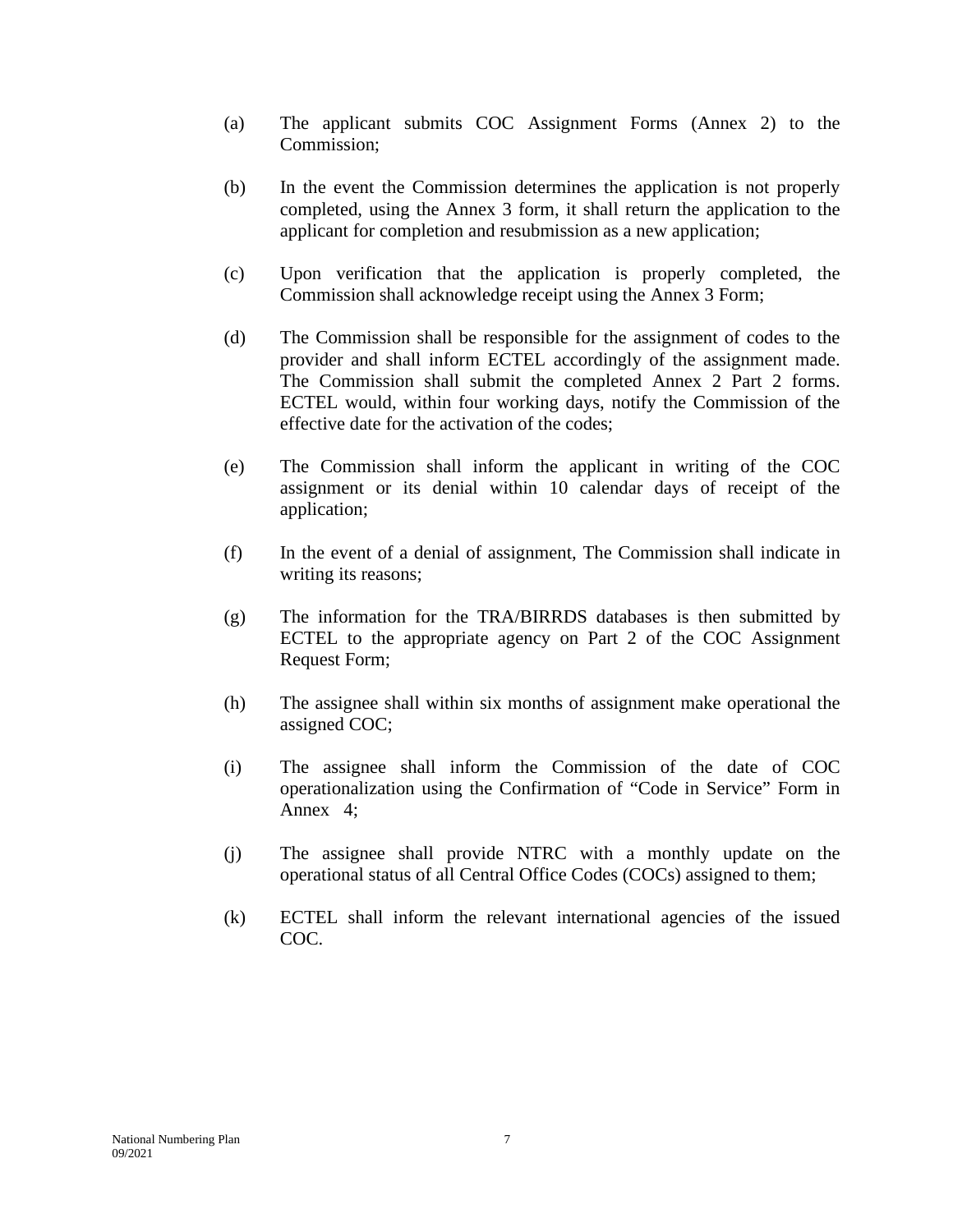#### **5.4 The Rules for Assignment of the** COC

#### 5.4.1 **Initial Code Assignment**

On application by a telecommunications provider in the prescribed form in Annex 2, the Commission may assign a COC to it.

#### 5.4.2 **Priority of Assignment**

The Commission shall assign a COC on a first-come, first-served basis.

#### 5.4.3 **Additional code(s)**

A telecommunications provider may apply to the Commission using the prescribed form in Annex 5 for additional COC.

Codes will be assigned in accordance with the allocation plan as outlined in Annex 11:

- 5.4.3.1 Where a telecommunications provider requires additional COC for established points of interconnection or switching, it must certify that it expects its assigned COC to be exhausted within the next twelve months.
- 5.4.3.2 The Commission may permit interconnecting telecommunications providers to share COC where a portion of the COC is assigned to multiple switching centers or Points of Interconnection (POI).

#### 5.4.4 **Reserved Codes**

The Commission may permit a telecommunications operator to hold COC in reserve for a period not exceeding twelve (12) months where the telecommunications provider justifies that the reservation of the code is essential to accommodate technical or planning constraints.

#### 5.4.5 **COC Administration**

The COC are the three digits immediately following the area code and are administered by the Commission. These numbers generally identify the various telecommunications providers and some telecommunications providers use them to differentiate between different services.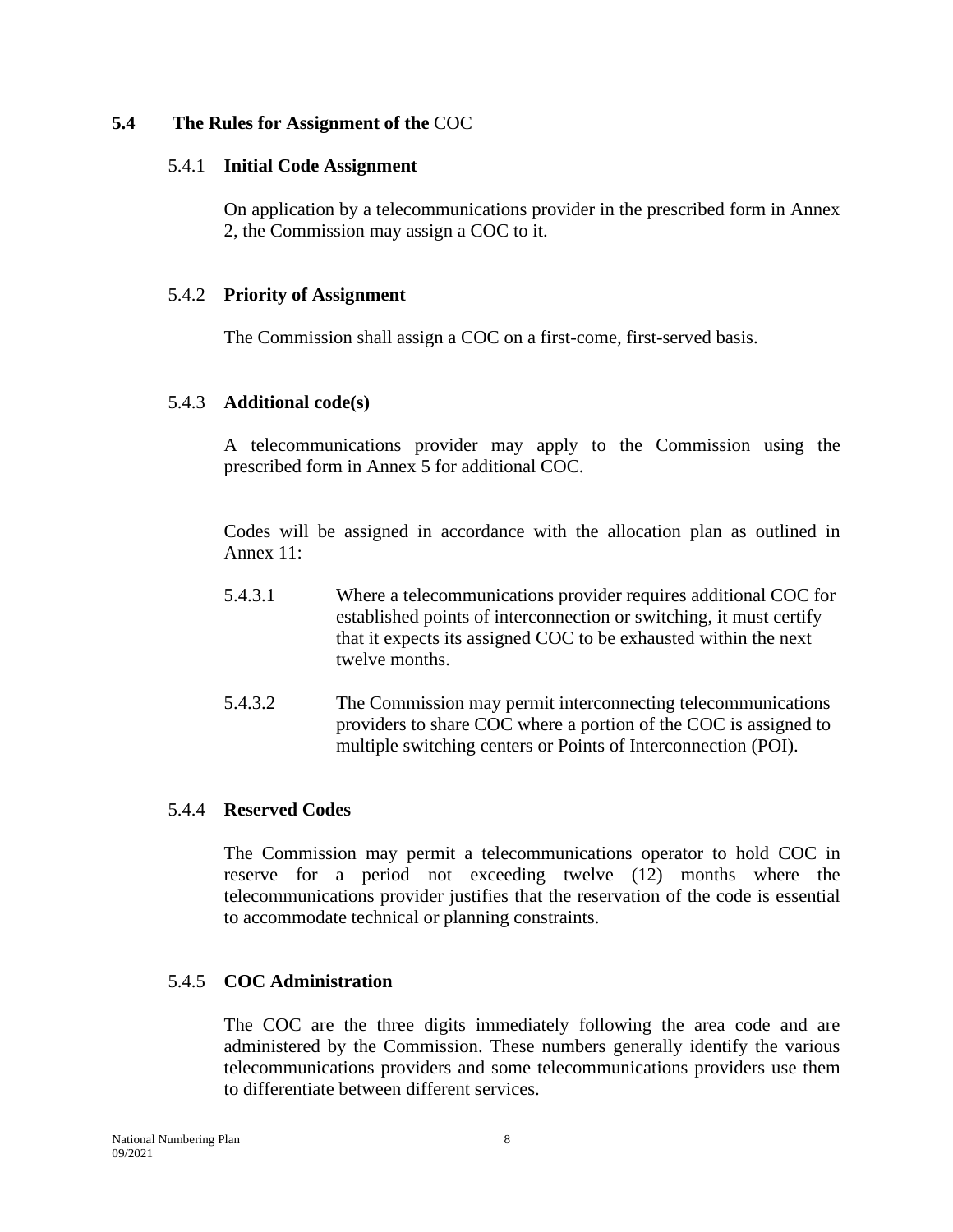The Plan provides the purpose and scope of regulating the COC or NXX, the assumptions and constraints and defines all relevant terms. The number codes assigned in the Commonwealth of Dominica are listed in Annex 9.

#### 5.4.6 **Criteria for the assignment of a COC**

The criteria for the assignment of a COC are:

- (a) On completion of the prescribed forms, a COC shall be assigned to a licensed provider for use in the facilities it operates.
- (b) COCs shall be for use by any licensed telecommunications provider who own or operates switching equipment and serves licensed telecommunications providers requiring the use of numbers.
- (c) COCs are not for use on private networks.
- (d) COCs shall be assigned in a fair, impartial, effective and efficient manner.
- (e) The Commission shall secure and treat applicant's information as proprietary.
- (f) An application shall not be denied on the basis of COC conservation measures.
- (g) Where an operator is denied the assignment of one or more COCs, it may appeal that decision.
- (h) Such appeal shall be in accordance with the Telecommunications (Dispute Resolution) Regulations.

#### 5.4.7 **Procedures for assignment of COCs**

The Commission in selecting Central Office Codes for assignment will give due attention to all codes already assigned and ensure the efficient use of the resource. In assigning COCs the following procedures may be observed:

- (a) COCs must be unique to each provider;
- (b) Assignments of COCs to providers will be made in blocks of 10,000 numbers;
- (c) Initial assignments for new providers will not exceed three blocks of ten thousand numbers each;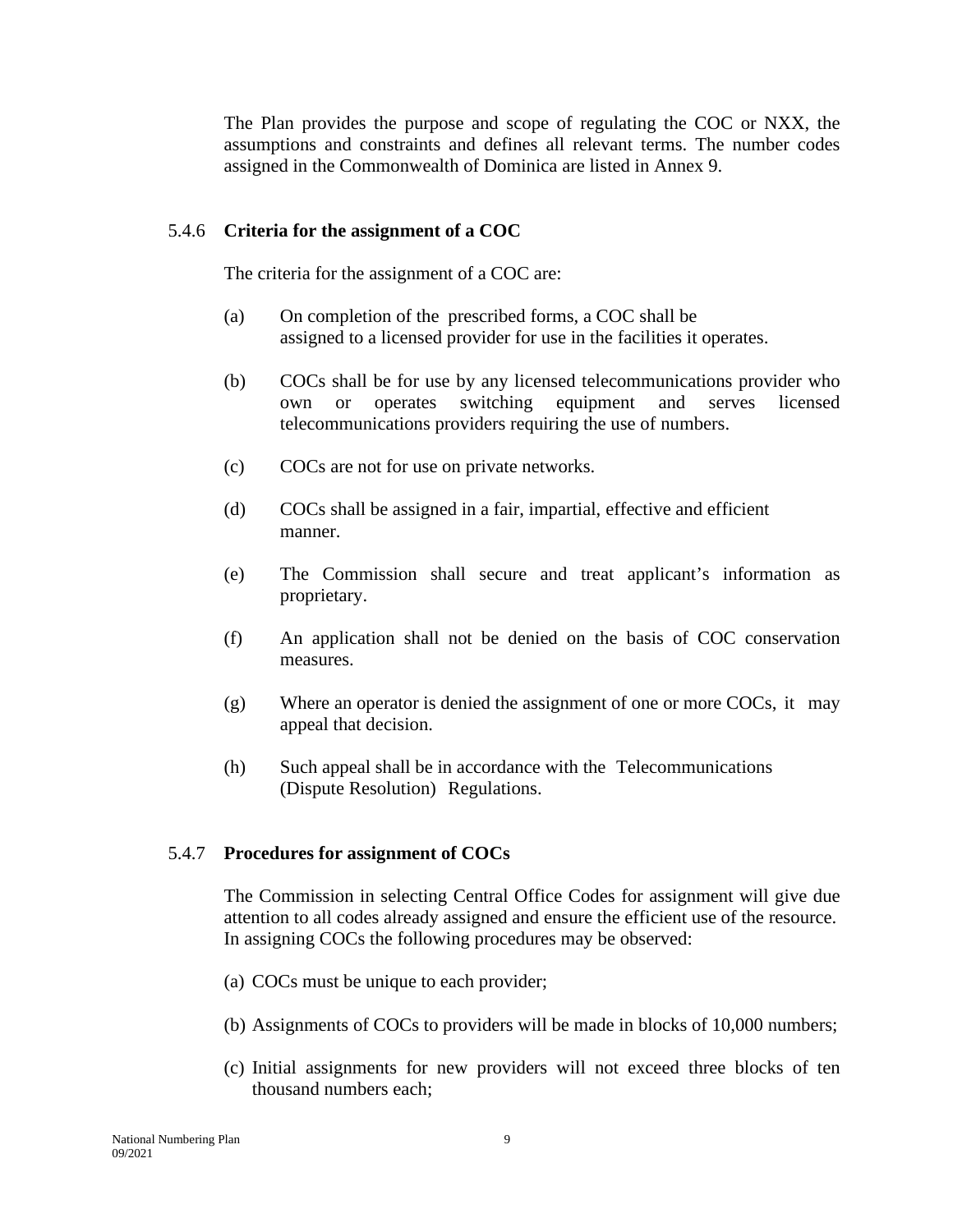- (d) Where possible buffer zones of two ten thousand blocks will be maintained between each provider;
- (e) No differentiation would be considered for the assignment of blocks within the same service except they are regulated services with different rate structures;
- (f) The codes for each provider, to the extent possible, should form contiguous bands and allow for easy identification of the provider and service being provided;
- (g) Guidelines for the assignment of COCs will be produced and made available to the providers;
- (h) An updated list of all COCs issued and reserved will be prepared and made available for the providers, indicating the provides to whom the numbers have been assigned and the purpose for the reserved codes;
- (i) Codes that are designated as reserved codes by NANPA shall not be assigned except where it is being assigned in conformity of the reservation by NANPA.

#### 5.4.8 **Responsibilities of the Commission**

The responsibilities of the Commission are to:

- 1. Provide information and the necessary forms to applicants of COC.
- 2. Provide telecommunications providers with updates to the procedures including conservation procedures.
- 3. Receive and process applications for COC:
	- (a) Acknowledge within five (5) days of receipt an application for COC by completing the response portion of the form in Annex 3.
	- (b) Review the documentation and determine whether the application satisfies the procedures as outlined in this Schedule.
	- (c) Inform in writing an applicant whose request has been denied of the specific reasons for such denial.
	- (d) Determine and inform the applicant within ten (10) calendar days of receipt of the application of the assigned COC.
	- (e) Ensure that the assignee duly completes and submits the appropriate Part 2 form to the Commission.
	- (f) Request ECTEL to have the TRA and BIRRDS databases updated where the appropriate forms (Part 2) have been duly completed and submitted.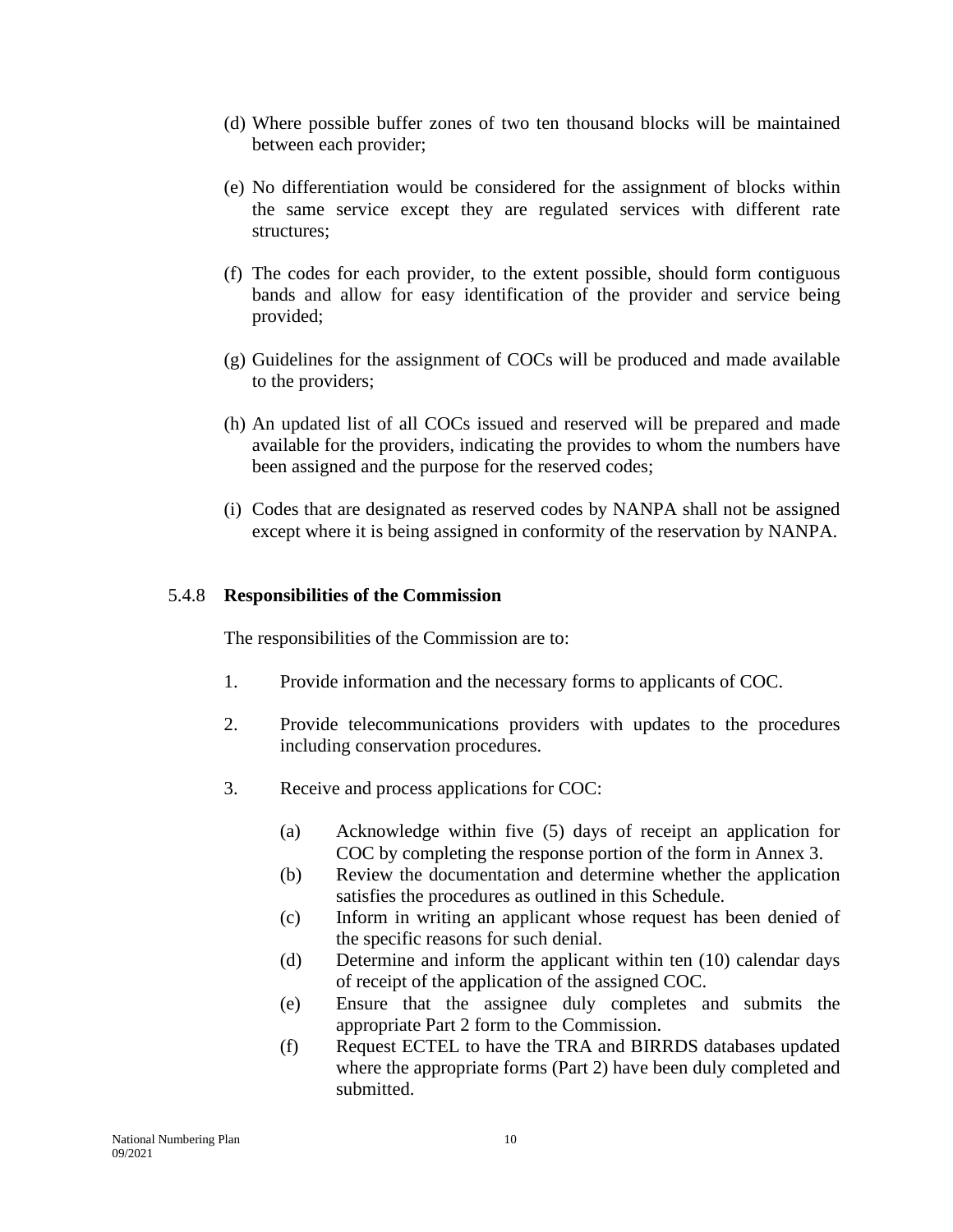- (g) Provide ECTEL with a monthly update on the operational status of all COCs assigned in the Commonwealth of Dominica.
- (h) Initiate the reclamation of the COC where a telecommunications provider has failed to utilize the COC within six (6) months of assignment.
- (i) Plan and project NPA exhaust and relief.
- (j) In consultation with ECTEL, plan relief for COC exhaust.

#### 5.4.9 **Responsibilities of the COC Applicants and Holders**

#### 5.4.9.1 **Application for a COC**

A telecommunications provider shall:

- 1. Submit its application for initial or additional COC assignments on the appropriate COC application form (in Annex 2).
- 2. Request assignment of a COC assignment at least two (2) months prior to the in-service date.

#### 5.4.9.2 **Information Required for Code Activation**

In order to have its COC activated the telecommunications provider shall complete and submit the appropriate of Annex 2 Request Form.

#### 5.4.9.3 **Information Changes**

Where there is any change to the information supplied on the COC Request Form Part 1 the telecommunications provider shall inform the Commission of such changes.

#### 5.4.9.4 **Surrender of Unused Code**

A telecommunications provider shall return a COC to the Commission in the event of any of the following:

5.4.9.4.1 The COC is no longer used for the purpose for which it was originally assigned.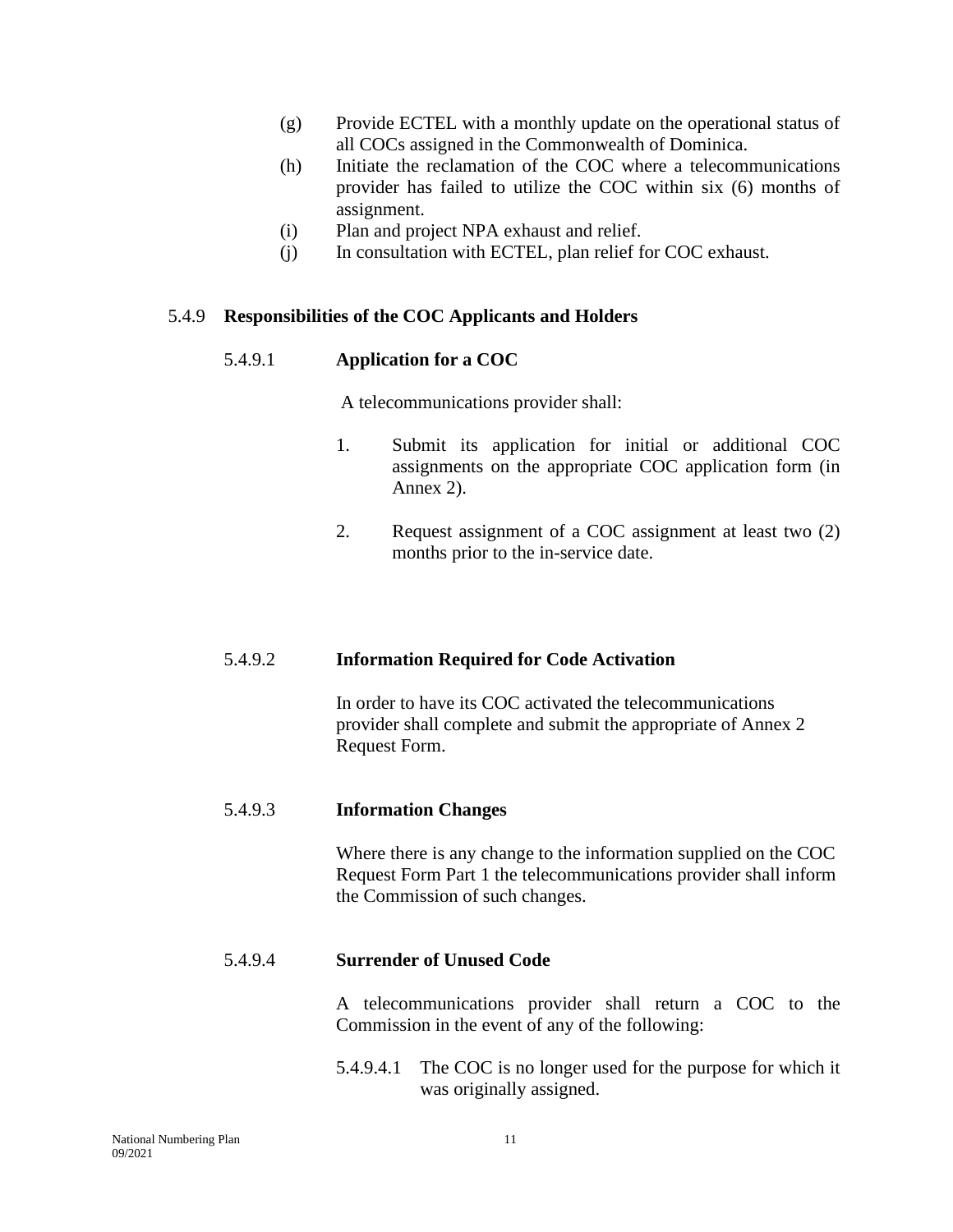- 5.4.9.4.2 The service for which it was assigned has been discontinued.
- 5.4.9.4.3 The COC was not activated within six (6) months of assignment.
- 5.4.9.4.4 In the case of 5.2.8.4.1 the assignee may apply to the Commission for an extension of time.
- 5.4.9.4.5 This request shall include the reason for the delay in putting the COC into service and a commitment to the new activation date.

#### 5.4.10 **Number Plan Area (NPA) Planning Information**

- 5.4.10.1 To carry out NPA planning administration, the Commission may request information from telecommunication providers.
- 5.4.10.2 Upon request, a telecommunications provider shall supply a forecast of its COC requirements.
- 5.4.10.3 The forecast supplied in accordance with 5.2.9.2 shall be submitted to the Commission on the prescribed form by the specified date.
- 5.4.10.4 Provide accurate data to the Commission by due date.
- 5.5.10.5 Cooperate fully with any Commission audit.
- 5.6.10.6 Participate in any consultation of the Commission on measures to be adopted to make efficient and effective use of COC.

#### 5.4.11 **Appeals Process**

Any appeal in respect of the numbering process shall be in accordance with the Dispute Resolution Regulations.

#### 5.4.12 **Training**

ECTEL may provide training for the administrators in number management and administration.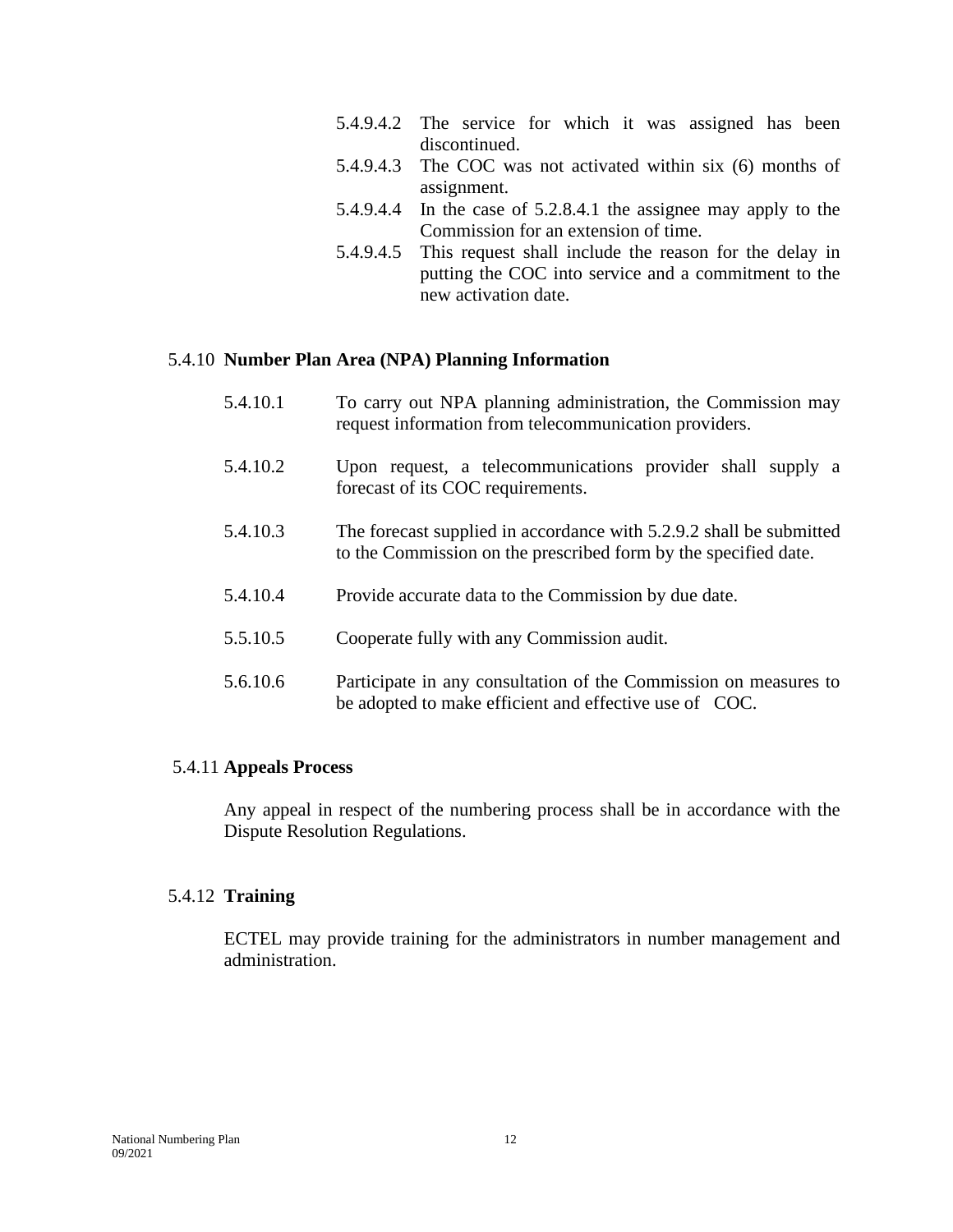#### **5.5 Dialling Plan and Codes**

#### **5.5.1 Dialling Plan**

The dialling Plan established for the Commonwealth of Dominica is:

- 5.5.1.1 A local or home NPA call shall be seven (7) digits;
- 5.5.1.2 An overseas call within the NANP shall be eleven (11) digits;
- 5.5.1.3 A non-World Zone 1 call shall be 011 prefix + country code + national significant number

#### **5.5.2. Service Codes**

The service or N11 codes shall be as follows:

- 211 Customer care/Faults
- 311 Non-Emergency Police and other Governmental services
- 411 Local Directory Assistance
- 511 Traffic and Transportation Information
- 611 Repair service
- 711 International assistance
- 811 Business Office
- 911 Emergency

#### **5.5.3 Short Code**

- 5.5.3.1 The Commission may carry out an audit of the short codes held by any telecommunications provider.
- 5.5.3.2 The Commission may allocate to a telecommunications service provider short codes in blocks of ten.
- 5.5.3.3 No less than one week before the proposed use, a telecommunications provider shall, inform the Commission of the intended use for the short code.
- 5.5.3.4 A telecommunications provider may request additional blocks of ten short codes provided that its allocated blocks have been at least sixty percent (60%) exhausted.
- 5.5.3.5 Such a request shall be made in writing with proof of the level of exhaustion and the purpose for the additional codes.
- 5.5.3.6 The current uses of short codes are listed in Annex 7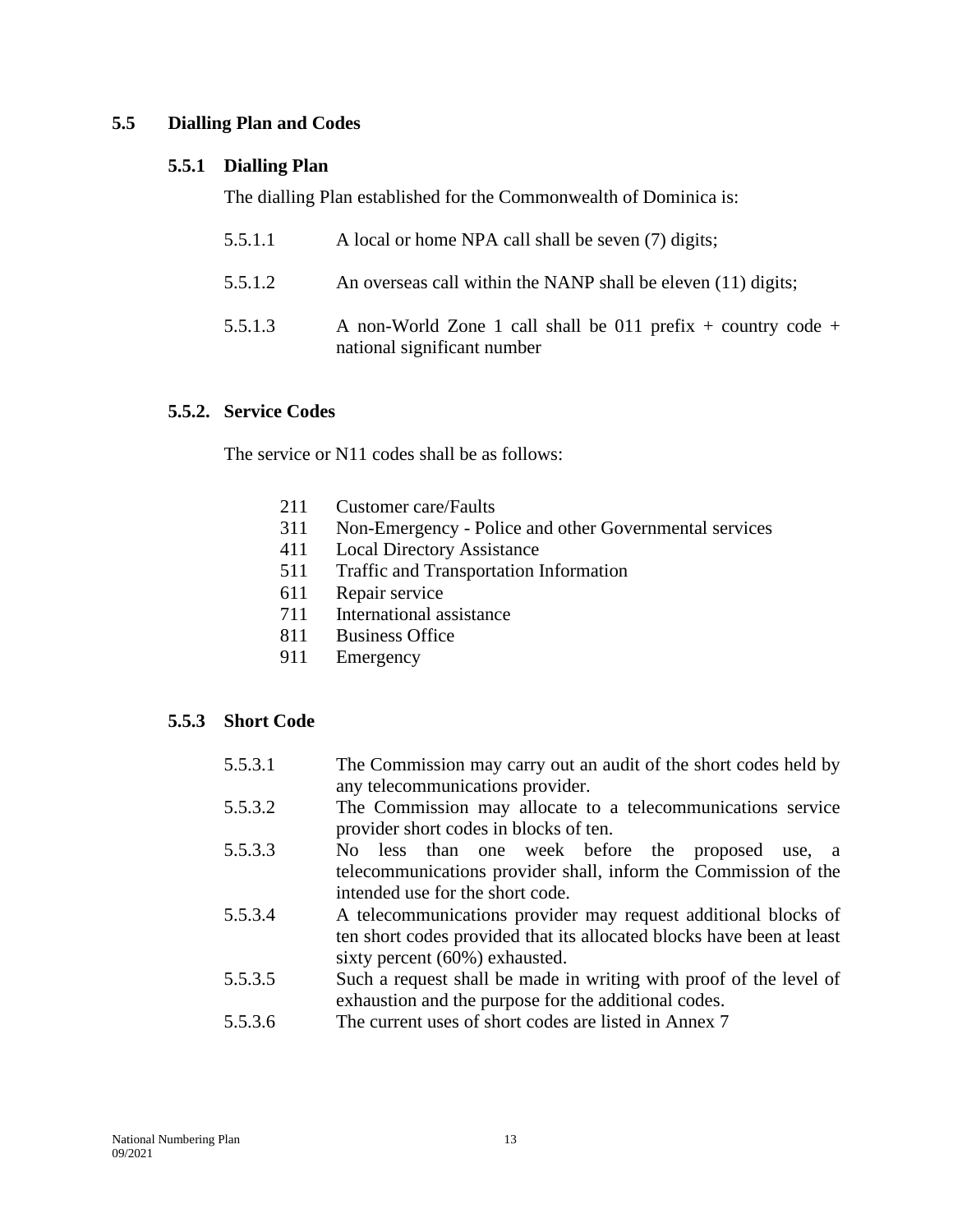#### **5.5.4 Vertical Services Codes**

The Vertical Service Codes in use in the Member State is listed as Annex 8.

#### **5.6 Home Network Identifiers (HNI) Code**

- 5.6.1 HNI is a numbering resource and falls under the jurisdiction of the Commission.
- 5.6.2 The Commission is responsible for the issuance of HNIs.
- 5.6.3 A telecommunications provider may not use a unified HNI without the prior permission of the Commission.
- 5.6.4 Subject to the Commission reserving the right, after a consultation process, to subsequently require utilization of a national HNI code, the Commission may grant permission to use a unified HNI Code.

## **6.0 GLOSSARY**

#### **Glossary of Terms**

**"Access Network"** means a network to which the caller is connected directly.

"**AOCN Service**" or Administrative Operating Company Number Service means the service provided by an administrator for the facilitation of the inputting and maintaining the necessary rating and routing information in the Telcordia  $\mathbb{R}$ Business Information Routing and Rating Database System (BIRRDS).

**"Additional** COC**"** means a code assigned to a switching entity or point of interconnection subsequent to the assignment of an initial code or first code for the same purpose as a code that was previously assigned to the same switching entity or point of interconnection.

**"Authorized Operator"** means a telecommunications services provider who has been approved to provide specified telecommunications services in a designated geographic area by the regulatory authorities in a country and has received the licence to do so.

**"Basket"** means a service, or group of services, for which an end-user can preselect one provider network for the provision of that service or group of services.

**"BIRRDS or Business Information Routing and Rating System (BIRRDS)"** means a centralized database used to collect pertinent data that supports the

<span id="page-14-0"></span>Telcordia is a registered trademark and Telcordia LERG Routing Guide, Telcordia TPM Data Source and Telcordia Routing Administration (TRA) are trademarks of Telcordia Technologies, Inc.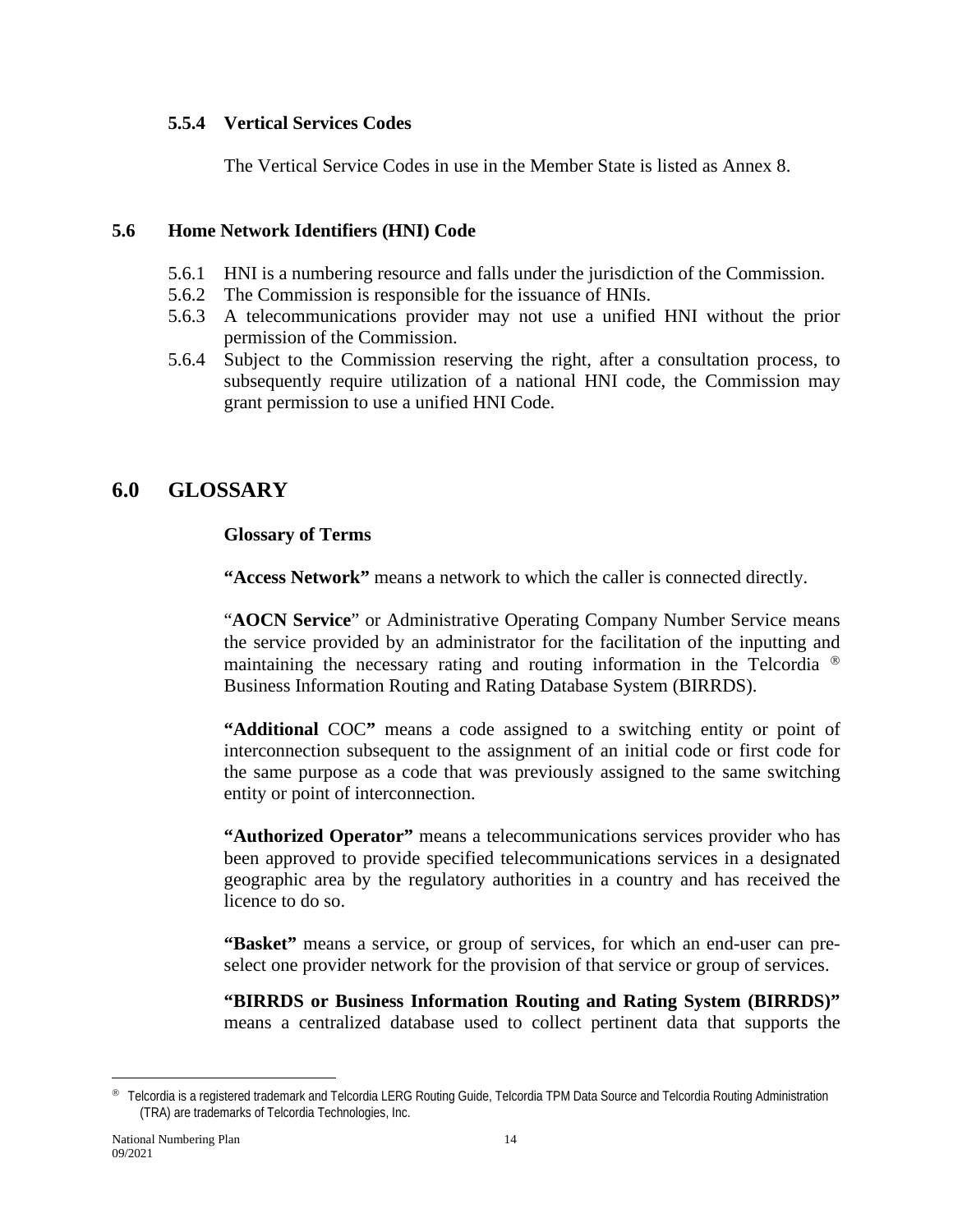routing and rating of local exchange calls within the Public Switched Telephone Network (PSTN).

**"Call***-***by***-***call selection"** means a selection used when a user has the possibility to dial in each call to the provider that he wants to utilize, usually by making use of a prefix.

**"Central Office Code or COC"** means the second set of three digits after the NPA code in a ten-digit NANP area address. Central Office Codes are in the form "NXX", where N is a number from 2 to 9 and X is a number from 0 to 9. Central Office Codes are also referred to as "NXX codes".

**"CLLI or Common Language Location Identifier**" means an eleven-character descriptor of a switch and is used for routing calls.

**"Central Office Code Exhaust"** means a point in time at which the quantity of telephone numbers within a COC which are "Available for Assignment" equals zero within a switching entity/ or POI.

**"Certify"**, in relation to an applicant means to confirm, through formal statement information contained within the assignment request is true, accurate and complete to the best of his/her knowledge.

**"Certify"** in relation to the Commission means to authorize, in writing, an entity to provide a telecommunications service in the Commonwealth of Dominica.

**"Code Administrator"** means the Commission.

**"Code holder"** means an authorized operator who is the assignee of a full COC.

**"Conservation"** means that consideration is given to the efficient and effective use of a finite numbering resource in order to minimize the cost and need to expand its availability in the introduction of new services, capabilities and features.

**"Effective Date"** means the date by which the assigned code becomes an active code.

**"Electronic Numbering (ENUM)"** means the Internet Engineering Task Force (IETF) protocol that will assist in the convergence of the Public Switched Telephone Network and the Internet Protocol network; it is the mapping of a telephone number from the PSTN to Internet services.

**"Growth code"** means a code requested when the line numbers available for assignment in a previously assigned NXX code may not meet expected demand.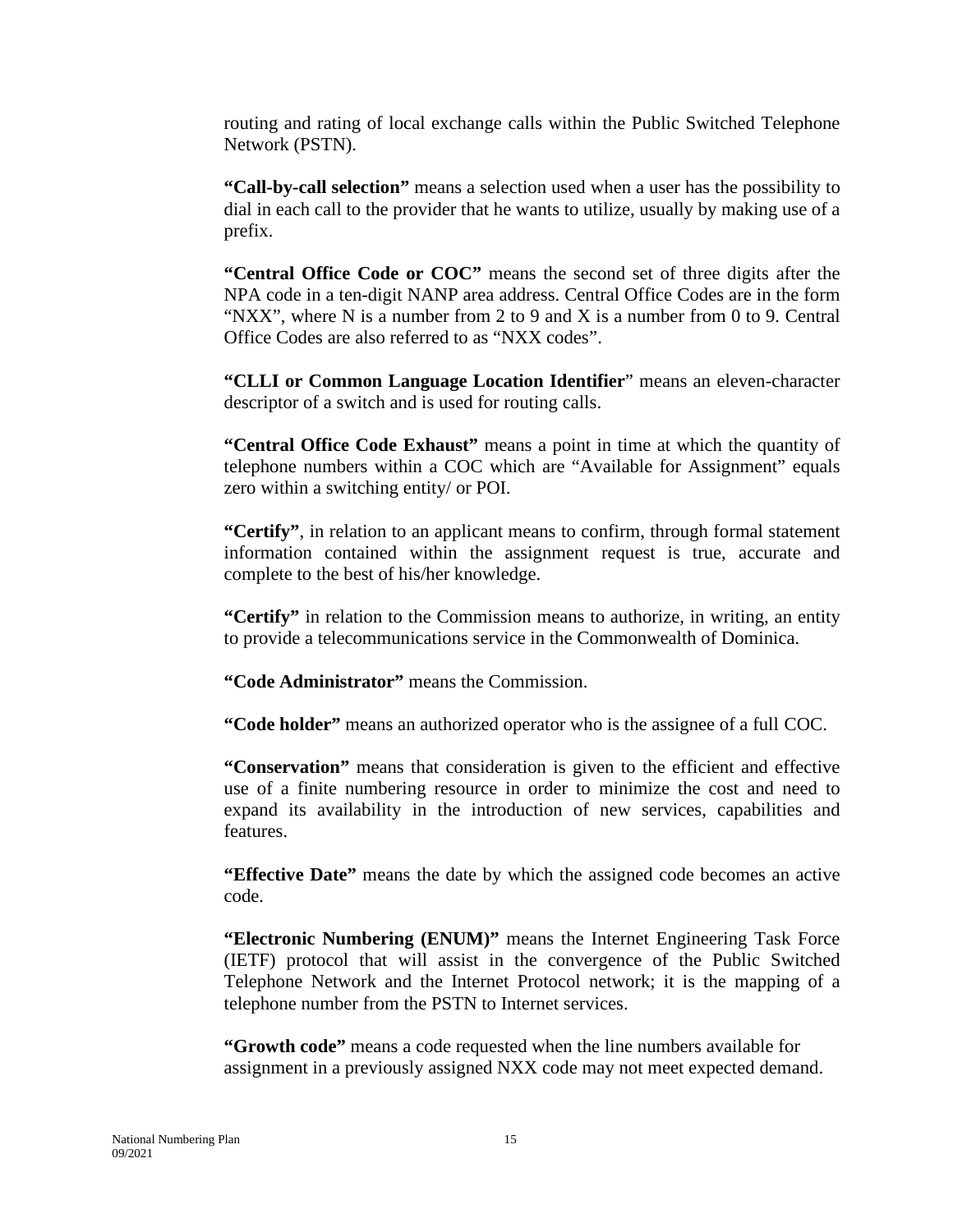**"INC or Industry Numbering Committee"** means a standing committee of the Industry Carriers Compatibility Forum (ICCF) that provides an open forum to address and resolve industry-wide issues associated with the planning, administration, allocation, assignment and use of the numbering resources and related dialling considerations for public telecommunications within the North American Numbering Plan (NANP).

**"Initial Code"** means the first geographic COC assigned at a unique switching entity or point of interconnection.

**"In Service"** means an active code in which specific subscribers or services are utilizing assigned telephone numbers.

**"LERG or Local Exchange Routing Guide"** means the guide containing Information about the local routing data obtained from the Traffic Routing Administration (TRA).

**"Months to Exhaust"** means the projected number of months within which an available code will be completely utilized. The formula used to determine months to exhaust is:

Telephone Numbers available for assignment

Growth (Quantity of lines added per month)

**"NANP or North American Numbering Plan**" means a numbering architecture in which every station in the NANP Area is identified by a unique 10-digit address consisting of a three-digit NPA code, a three-digit central office code in the form NXX, and a four-digit line number of the form XXXX.

**"NANPA or North American Numbering Plan Administration**" means the body responsible for the coordination and administration of the North American Numbering/Dialling Plans.

**"NANP Area"** means the United States and its territories, Canada and the English-speaking nations in the Caribbean and the Dominican Republic.

**"NPA or Numbering Plan Area (Area Code)"** means the first three-digits of a 10-digit NANP format that applies throughout the NANP Area.

**"NPA Code Relief**" means that activity that must be performed when an NPA is near exhaust of its NXX capacity.

**"NPA Relief Date"** means the date by which the NPA is introduced, and routing of normal commercial traffic begins.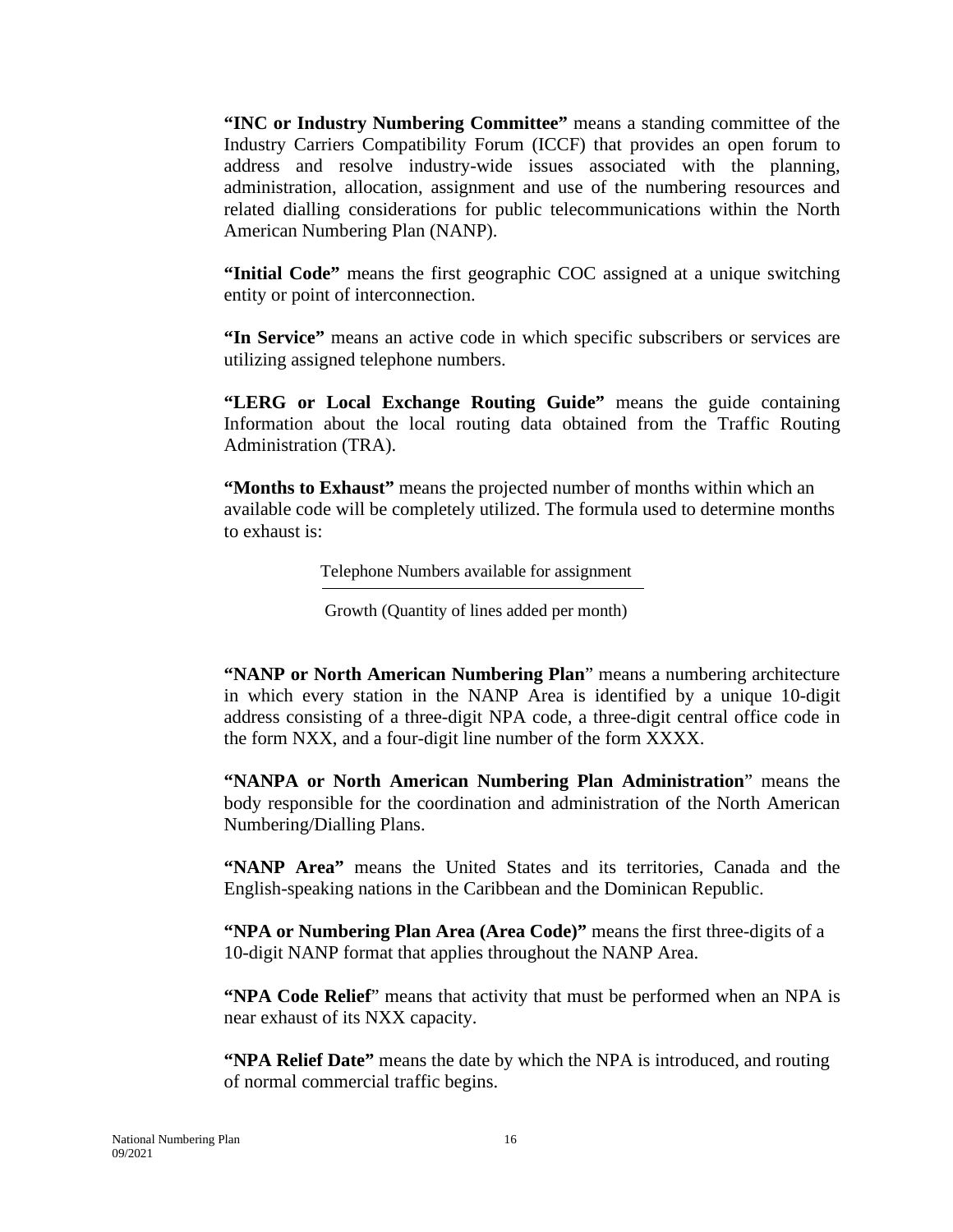**"Numbering Plan"** means a plan that specifies the format and structure of the numbers used within that plan.

**"Number Portability"** means the ability of a customer to change the telecommunications service provider supplying a particular telecommunications service, without having to change their number.

**"Operating Company Number or OCN"** means a code used in the telephone industry to identify a telephone company.

**"Premium Rate Services"** means those services for which the caller pays a premium over and above the cost of conveying the call.

**"Pre-selection"** means that a user has the option to pre-select his provider but does not to dial the provider's code.

**"PSTN"** means the Public Switched Telephone Network.

**"PLMN"** means the Public Land Mobile Network.

"**Point of Interconnection or POI" means** the physical location where a provider's connecting circuits interconnects for the purpose of interchanging traffic on the PSTN.

**"Premature Exhaust"** means the exhaust of a numbering resource sooner than the projected date for NPA relief.

**"Private Network"** means a network used by a telecommunications operator to provide telecommunications service solely to itself using licensed facilities but not interconnected with a PSTN.

**"Provider Network"** means a network to which the public is not directly connected and provides transmission between access networks.

**"Provider Selection"** means the mechanism that allows customers to choose between network providers to carry their long-distance calls.

**"PSTN or Public Switched Telephone Network"** means a network that is composed of transmission and switching facilities and signal processors supplied and operated by a telecommunications provider for use by the public.

"**Reassignment"** means the transfer of a working or assigned NXX from one switching entity/POI to another.

**"Reserved CO Codes**" means an NXX code that has been temporarily set-aside for an applicant for future use.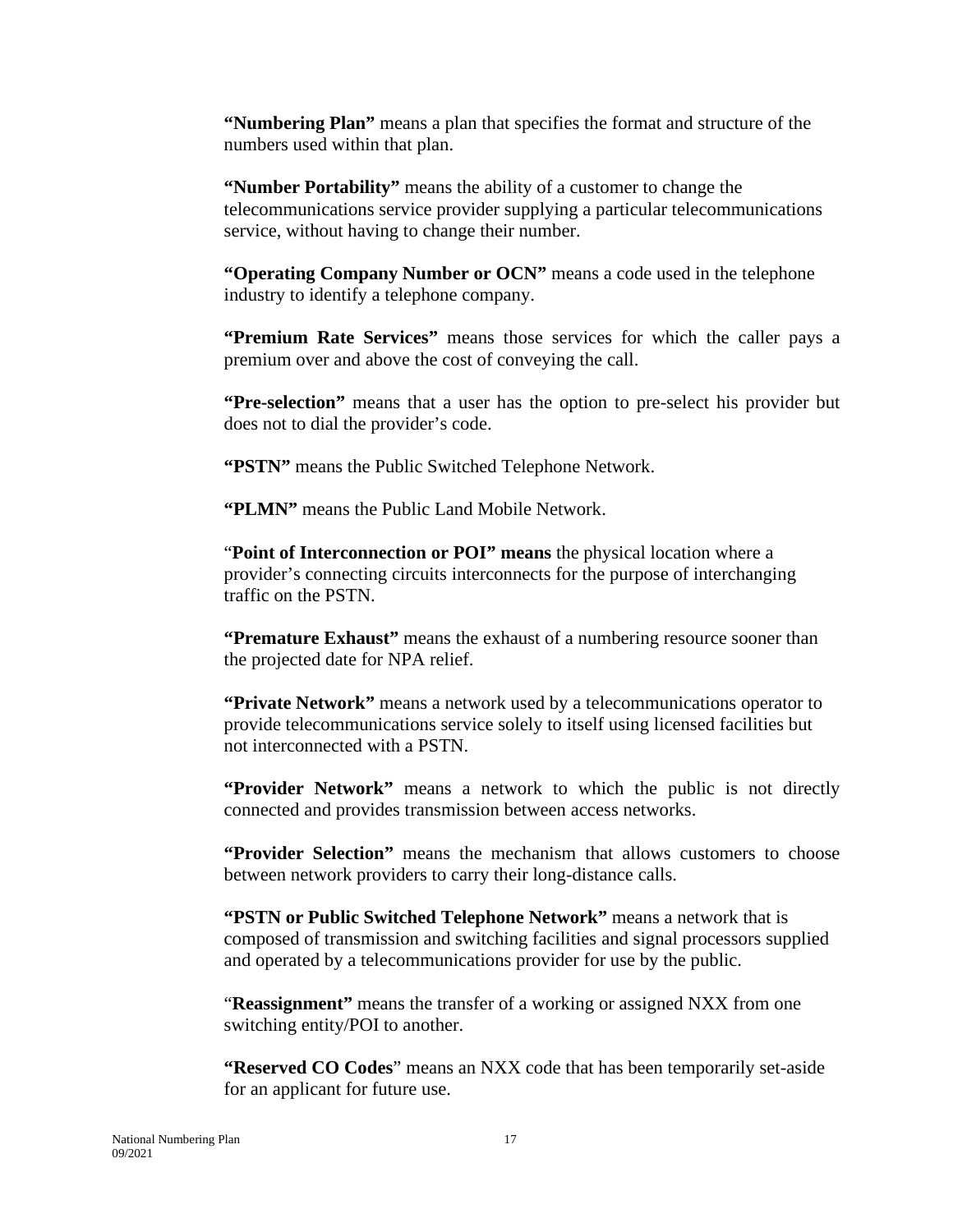"**Switching Entity"** means an electromechanical or electronic system for connecting lines to lines, lines to trunks or trunks to trunks for the purpose of originating/terminating PSTN calls.

**"TNs Available for Assignment"** means the quantity of telephone numbers within existing COCs which are immediately available for assignment to subscriber access lines or their equivalents within a switching entity or POI.

**"TNs Unavailable for Assignment"** means the quantity of telephone numbers within existing COCs which are neither "Working Telephone Numbers" nor available for new assignments as working telephone numbers within a switching entity/POI.

**"Traffic Routing Administration or TRA or Routing Data Base System or RDBS"** means the update of the database contains a complete description of all Local Exchange Companies' networks in the NANP Area (except, currently Canada) and pertinent information relating to the networks of other code holders.

**"Working Telephone Numbers (TNs)"** means the quantity of telephone numbers within existing COCs which are assigned to working subscriber access lines or their equivalents e.g. direct inward dialling trunks, paging numbers, special services, temporary local directory numbers (TLDNs) etc within the switching entity/POI.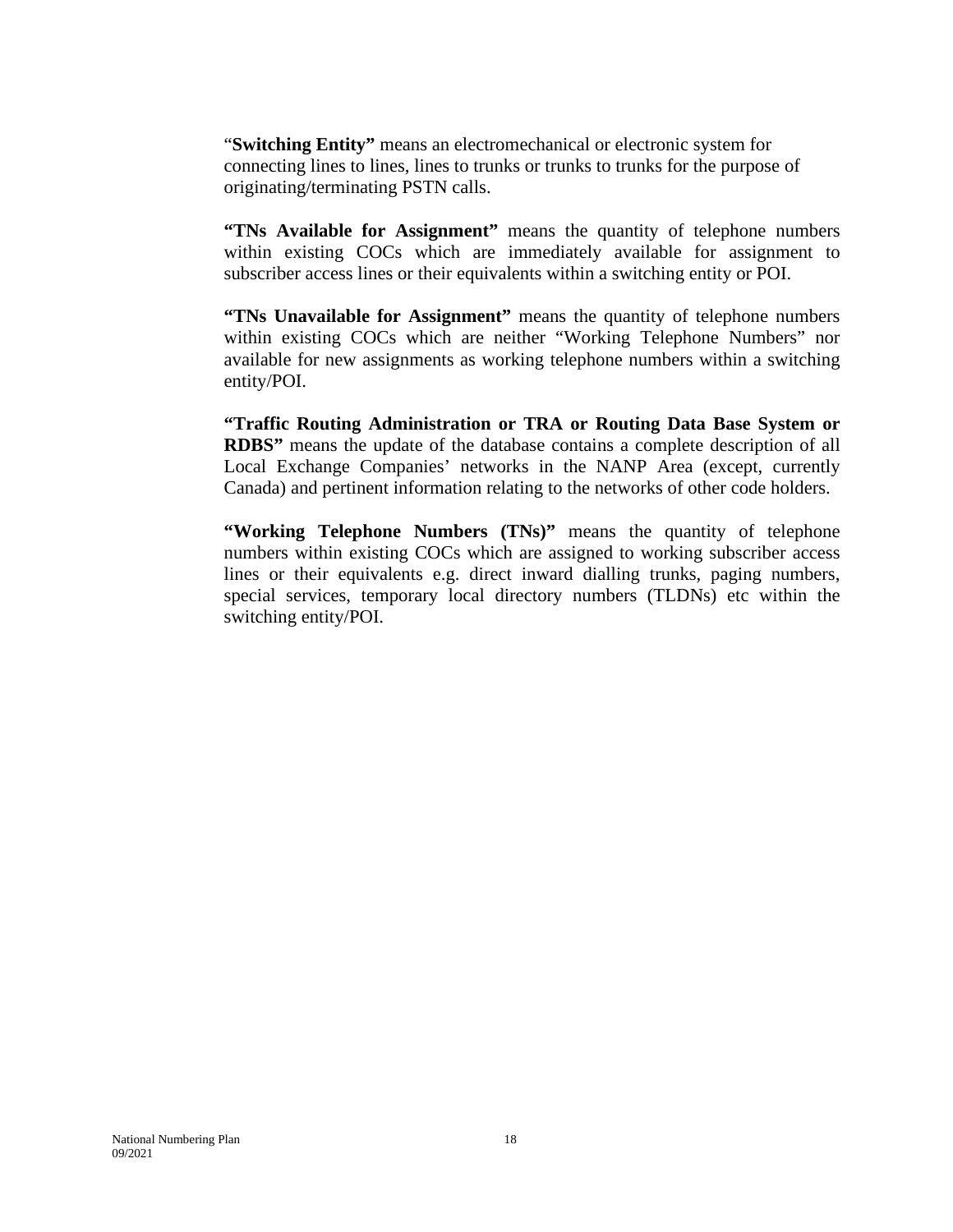## **7.0 ANNEXES**

This document contains 11 Annexes. Annex 1 provides the list of these Annexes.

#### **Annex 1**

#### **LIST OF ANNEXES IN NATIONAL NUMBERING PLAN**

| Annex 1  | List of Annexes in National Numbering Plan      |  |
|----------|-------------------------------------------------|--|
| Annex 2  | Central Office Code Assignment Request – Part 1 |  |
|          | and Part 2                                      |  |
| Annex 3  | <b>Commission's Response/Confirmation</b>       |  |
| Annex 4  | Confirmation of Code In Service                 |  |
| Annex 5  | Request for additional Central Office Code      |  |
|          | Assignments                                     |  |
| Annex 6  | Guidelines for Advertising using Numbering      |  |
|          | Resources                                       |  |
| Annex 7  | Short Codes in the Commonwealth of Dominica     |  |
| Annex 8  | Vertical Service Codes in the Commonwealth of   |  |
|          | Dominica                                        |  |
| Annex 9  | List of Central Office Codes assigned in the    |  |
|          | Commonwealth of Dominica                        |  |
| Annex 10 | Letter of Commitment to the REGIONAL            |  |
|          | NUMBERING PLAN by the Commonwealth of           |  |
|          | Dominica's Commission                           |  |
| Annex 11 | <b>Allocation Plan for Central Office Codes</b> |  |
| Annex 12 | <b>ECTEL LNP Routing Number Allocations</b>     |  |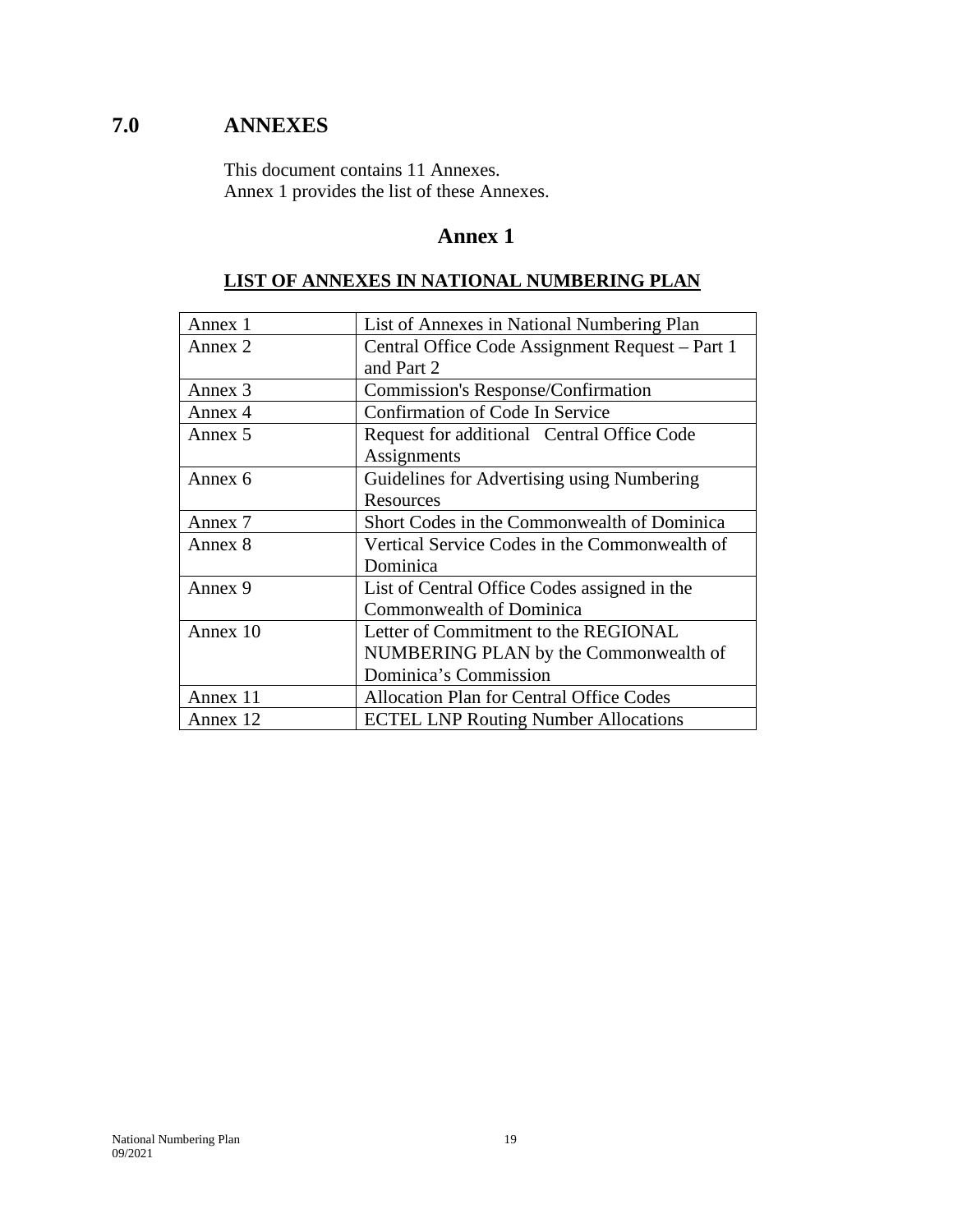#### **CENTRAL OFFICE CODE ASSIGNMENT REQUEST – PART 1**

Type of Application: o New o Change o Delete

#### 1.0 **GENERAL INFORMATION**

| 1.1 | <b>Contact Information:</b>                                                      |
|-----|----------------------------------------------------------------------------------|
|     | Code Applicant:                                                                  |
|     | Company/Entity Name:                                                             |
|     |                                                                                  |
|     |                                                                                  |
|     |                                                                                  |
|     |                                                                                  |
|     | Code Commission:                                                                 |
|     | Name: Name:                                                                      |
|     |                                                                                  |
|     |                                                                                  |
|     | Phone: FAX: FAX:                                                                 |
| 1.2 |                                                                                  |
|     | Switching Identification (Switching Entity/POI) ________________________________ |
|     |                                                                                  |
|     | Homing Tandem Operating Co.: Tandem Homing CLLI: Canadian Music Press, 2014      |
|     | Route same as: NPA _____ NXX ______ Rate Centre same as: NPA _______ NXX _______ |
| 1.3 |                                                                                  |
| 1.4 | Type of company/entity requesting the code:                                      |
|     | a) (LEC, IC, CMRS, Other)                                                        |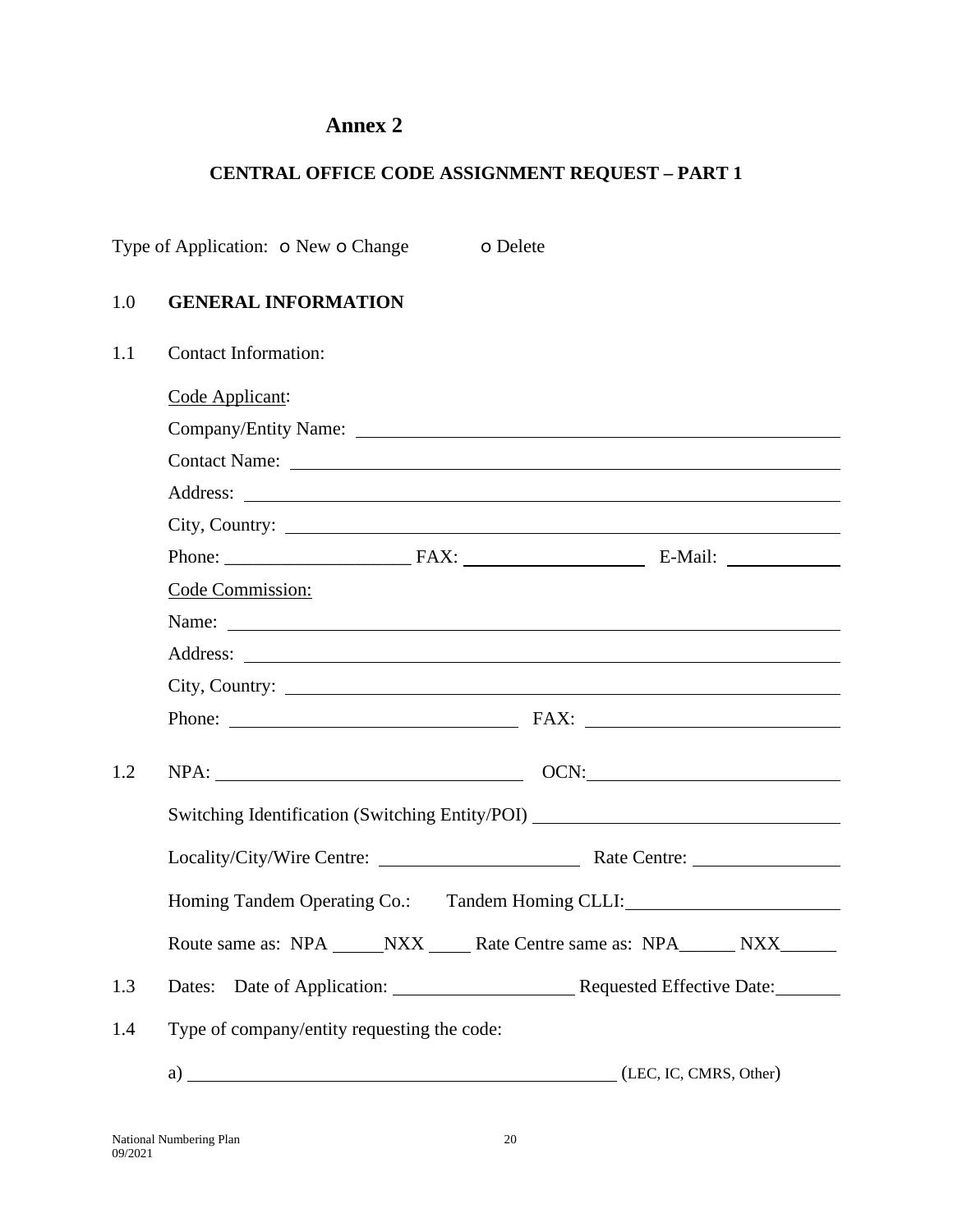|     | 1) If no, explain: $\frac{1}{2}$ explain:                                                                                               |  |
|-----|-----------------------------------------------------------------------------------------------------------------------------------------|--|
|     |                                                                                                                                         |  |
|     | i) If yes, what type?                                                                                                                   |  |
|     |                                                                                                                                         |  |
|     | d) Code Assignment Preference (Optional)                                                                                                |  |
|     | Type of change:<br><u> 1980 - Johann Stein, marwolaethau a bhann an t-Amhain an t-Amhain an t-Amhain an t-Amhain an t-Amhain an t-A</u> |  |
| 1.5 | Type of Request (Initial, growth, etc.):<br>Pool Indicator ________ (YES)                                                               |  |
| 1.6 |                                                                                                                                         |  |
| 1.7 |                                                                                                                                         |  |
|     |                                                                                                                                         |  |
| 1.8 | (RDBS) & BIRRDS                                                                                                                         |  |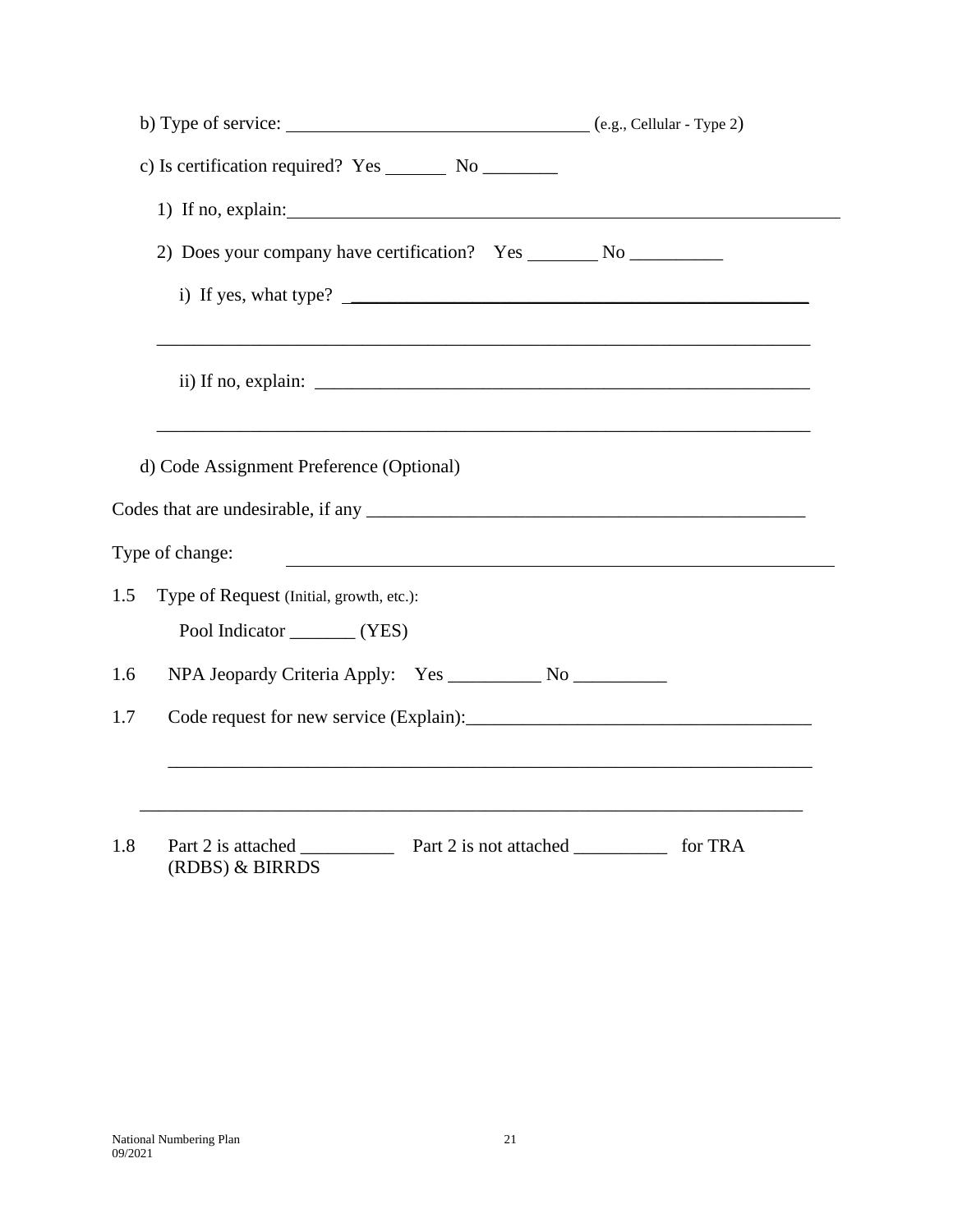I hereby certify that the above information requesting an NXX code is true and accurate to the best of my knowledge and that this application has been prepared in accordance with the current Central Office Code (NXX) Assignment Guidelines dated March 3, 2005.

\_\_\_\_\_\_\_\_\_\_\_\_\_\_\_\_\_\_\_\_\_\_\_\_\_\_\_\_\_\_ \_\_\_\_\_\_\_\_\_\_\_\_\_\_\_\_\_\_\_\_\_\_\_\_\_\_\_\_\_\_\_\_

Signature of Code Applicant Title

Date**\_\_\_\_\_\_\_\_\_\_\_\_\_\_\_\_\_\_\_\_\_\_\_\_\_\_\_\_\_\_\_\_\_\_\_\_\_\_\_\_\_\_\_\_\_\_\_\_\_\_\_\_**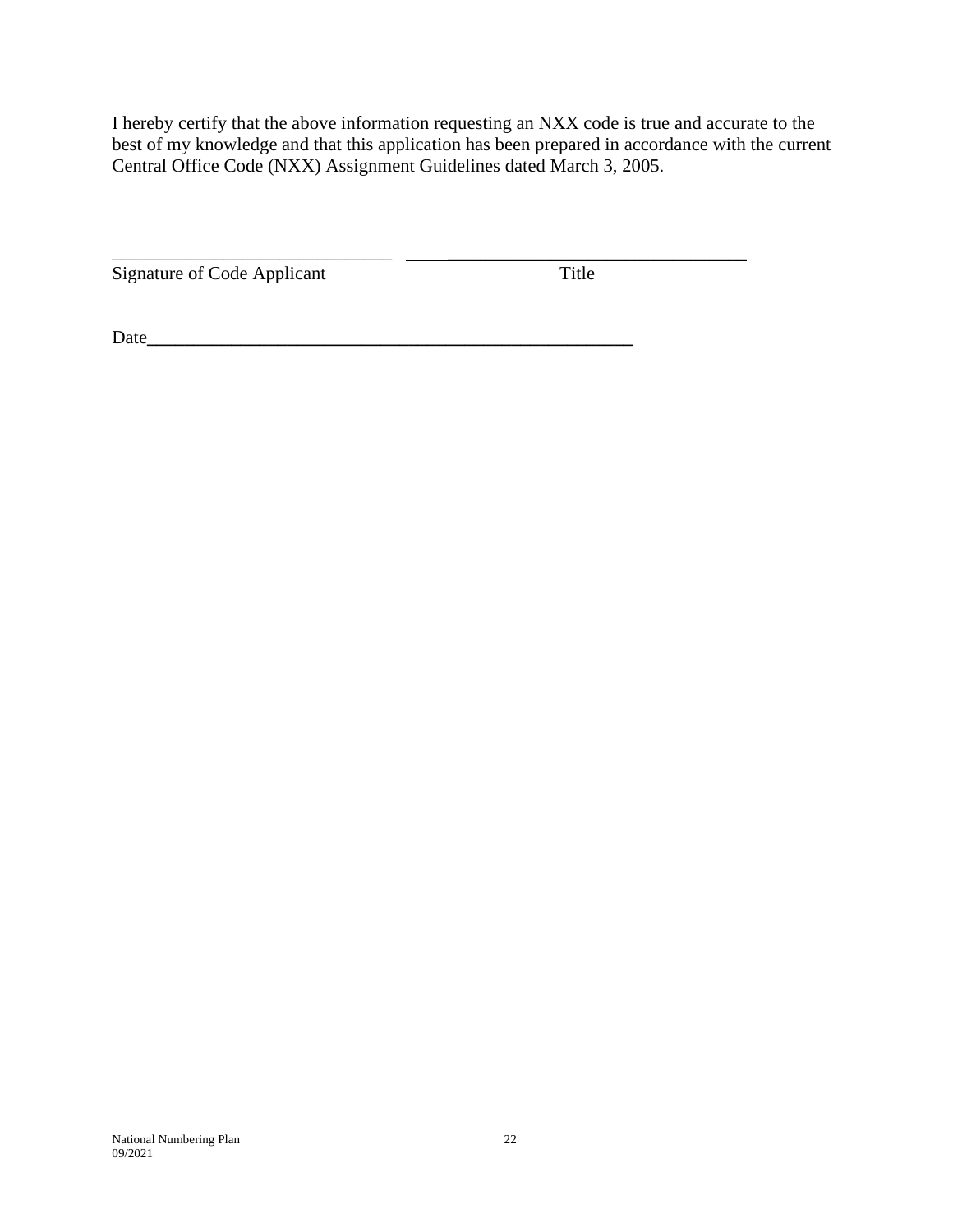#### **CENTRAL OFFICE CODE ASSIGNMENT REQUEST – PART 2**

Following are CO Code (NXX) data requirements for the Telcordia™ BIRRDS database. Section 1.2 of the COCAG/TBPAG Forms Part 2 Job Aid may be referenced for assistance in completing this form. This form must always be completed for newly assigned CO Codes.

| <b>New CO Code</b><br>Data change<br><b>Disconnect</b> | All items are required unless otherwise noted.<br>Items $1-5$ are required, as are the appropriate element(s) to be<br>changed.<br>Only items 1-5 should be provided. |                                                                                                                                                                        |
|--------------------------------------------------------|-----------------------------------------------------------------------------------------------------------------------------------------------------------------------|------------------------------------------------------------------------------------------------------------------------------------------------------------------------|
|                                                        |                                                                                                                                                                       |                                                                                                                                                                        |
| 1. NPA                                                 |                                                                                                                                                                       | Numbering Plan Area Code (Area Code) in<br>which the CO Code (NNX) has been assigned                                                                                   |
| 2.<br>NXX                                              |                                                                                                                                                                       | Central Office Code (the assigned NXX)                                                                                                                                 |
| 3.<br><b>BLOCK ID</b>                                  |                                                                                                                                                                       | No entry required for CO Codes.                                                                                                                                        |
| 4. STATUS                                              |                                                                                                                                                                       | $E = new code, M = change to supporting data,$<br>$D =$ disconnect                                                                                                     |
| 5.<br><b>EFFECTIVE DATE</b>                            |                                                                                                                                                                       | Date a new CO Code can first be routed to, date<br>supporting data change will be effective or, date                                                                   |
| 6. OCN                                                 |                                                                                                                                                                       | of disconnect [D/M/Y]<br><b>Operating Company Number</b>                                                                                                               |
| 7. LOCALITY                                            |                                                                                                                                                                       | (Maximum 10 characters each)                                                                                                                                           |
| <b>COUNTY</b><br>8.                                    |                                                                                                                                                                       | If applicable, the county in which the locality<br>resides                                                                                                             |
| 9. STATE                                               |                                                                                                                                                                       | Two-character code for the state or territory of<br>the locality                                                                                                       |
| <b>10. PLACE NAME</b>                                  |                                                                                                                                                                       | Enter up to 50 characters to identify PLACE<br>NAME to be referenced in billing. Also enter                                                                            |
| 11. COC TYPE                                           |                                                                                                                                                                       | the appropriate two character state code.*<br>Identifies use of the CO Code (Choose one -<br>EOC, PLN, PMC, RCC, SIC, TST, SP1, SP2,<br>for ODDBALL codes see Job Aid) |
| 12. SSC                                                |                                                                                                                                                                       | Special Service Code - (Choose one (or valid<br>combinations up to four) - A, B, C, I, J, M, N, O,                                                                     |
| 13. TR DIG EO                                          |                                                                                                                                                                       | R, S, T, W, X, Z, 8<br>Number of digits to be out pulsed to a switching<br>entity/POI end office by another carrier (e.g.                                              |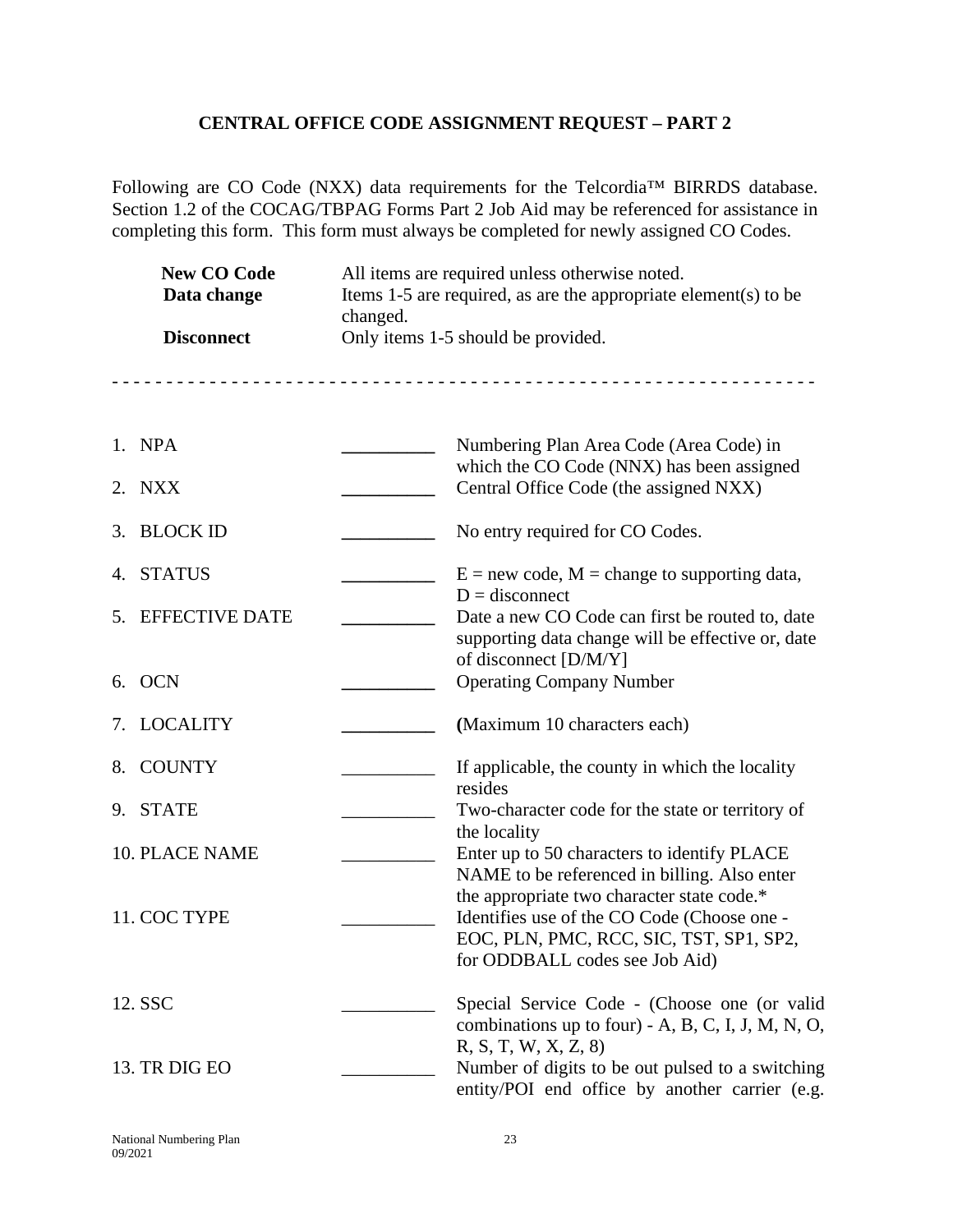$NPA + NXX + line$  would be 10).

| 14. TR DIG AT        | Number of digits to be out pulsed to a switching<br>entity/POI tandem office by another carrier (e.g.<br>$NPA + NXX + line$ would be 10).                                                                        |
|----------------------|------------------------------------------------------------------------------------------------------------------------------------------------------------------------------------------------------------------|
| 15. NXXTYPE          | Identifies use of CO Code (NXX) (Choose one<br>of listed values provided in the COCAG Part 2                                                                                                                     |
| 16. BILL RAO         | Job Aid)<br>A valid Revenue Accounting Office code.                                                                                                                                                              |
| 17. BO CODE          | An appropriate Business Office code.                                                                                                                                                                             |
| 18. CO TYPE          | Company Type - (Choose appropriate value 0-9)                                                                                                                                                                    |
| 19. TIME ZONE        | 0-None, 1-Guam/CNMI, 2-Hawaii, 3-                                                                                                                                                                                |
| 20. IDDD             | Alaska/Yukon, 4-Pacific, 5-Mountain, 6-<br>Central, 7-Eastern, 8-Atlantic, 9-Newfoundland<br>International Direct Distance Dialling (Y - if the<br>CO Code (NXX) can place IDDD calls, N - if<br>not)            |
| 21. DIND             | Dialable Indicator (Y - if directly dialable, N - if<br>not)                                                                                                                                                     |
| 22. DAYLIGHT SAVINGS | (Y - if the CO Code (NXX) serves an area that<br>observes daylight, N - if not)                                                                                                                                  |
| 23. PORTABLE         | $(Y/N)$ Y if line numbers can be ported from this<br>CO Code                                                                                                                                                     |
| 24. SWITCH           | Eleven-character $CLLI^{\mathbb{M}}$ code that identifies the<br>Switching Entity/POI (see COCAG Part 2 Form<br>2 if switch has not yet been established in<br><b>BIRRDS</b> )                                   |
| 25. SHA IND          | Switch Homing Arrangement (two digits)<br>(multiple homing arrangements - see COCAG<br>Part 2 Form 8 if SHA IND has not yet been<br>established in BIRRDS for the given switch) (if<br>not applicable, enter 00) |
| 26. TEST LINE        | Four-digit test line number                                                                                                                                                                                      |

<span id="page-24-0"></span><sup>™</sup> CLLI is a trademark of Telcordia Technologies, Inc.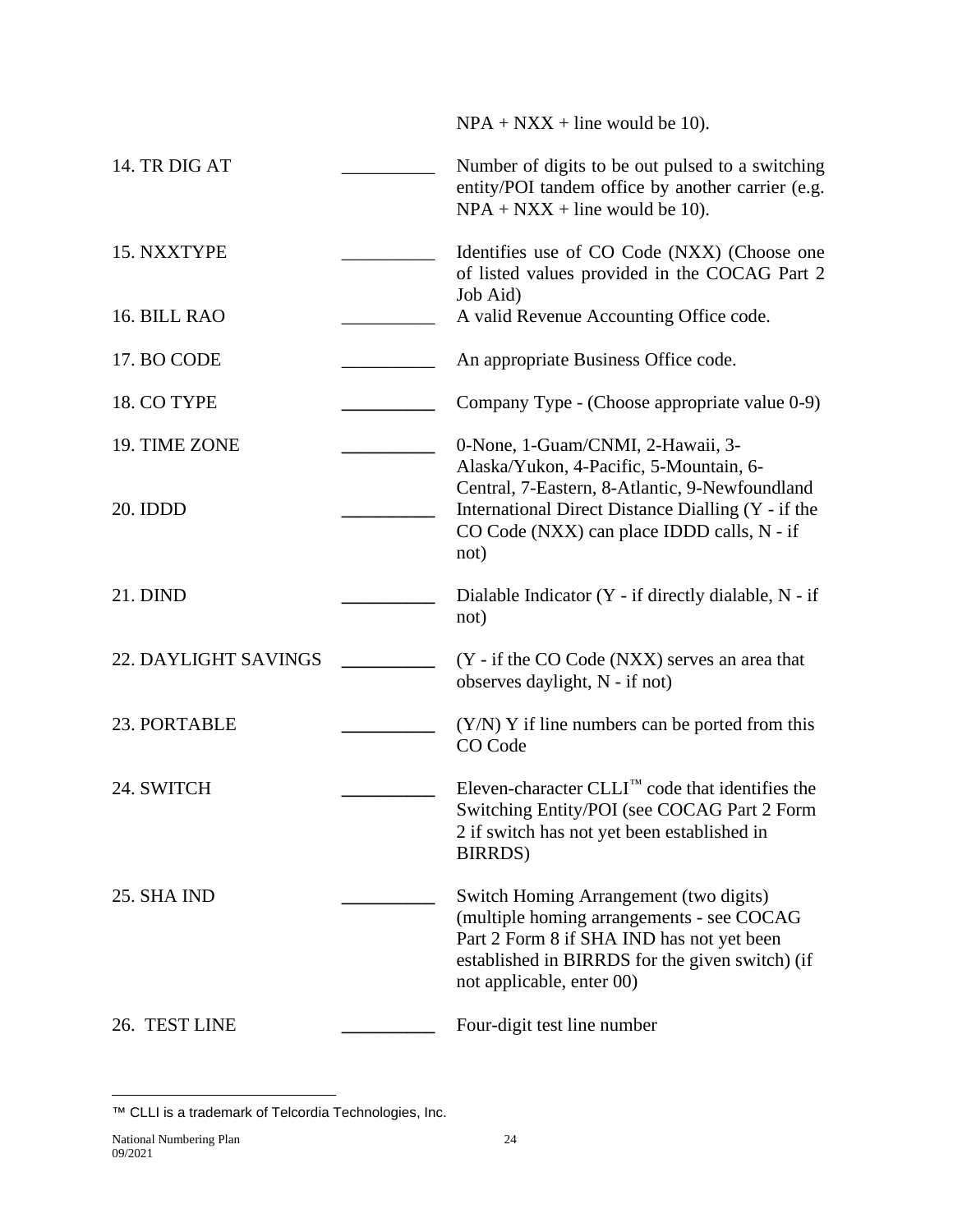## **Commission's Response/Confirmation**

**Name of Telecommunications Provider: \_\_\_\_\_\_\_\_\_**

|                                                                                                                                                                                                                                                                                                                                                                                                                    | D<br>M<br>$\mathbf{Y}$<br>Date of Application: $\frac{\sqrt{1-\lambda}}{\lambda}$<br>D M Y<br>Date of Response: $\frac{\sqrt{1-\frac{1}{2}}}{\sqrt{1-\frac{1}{2}}}$ | D<br>M<br>$\mathbf{Y}$<br>D M Y<br>Effective Date: / / / |  |  |
|--------------------------------------------------------------------------------------------------------------------------------------------------------------------------------------------------------------------------------------------------------------------------------------------------------------------------------------------------------------------------------------------------------------------|---------------------------------------------------------------------------------------------------------------------------------------------------------------------|----------------------------------------------------------|--|--|
|                                                                                                                                                                                                                                                                                                                                                                                                                    |                                                                                                                                                                     | NPA: Code Assigned: Date of NXX Code Assignment: _____   |  |  |
| Switch Identification (Switching Entity/POI) ___________________________________<br>Rate Center: ____________________<br>a.<br>b. Routing and Rating information complete: Yes ______No<br>Additional TRA (RDBS) and BIRRDS information necessary as follows:<br>d. To be published in the LERG and TPM by ________ additional TRA (RDBS)<br>and BIRRDS information needs to be received by the code Commission no |                                                                                                                                                                     |                                                          |  |  |
|                                                                                                                                                                                                                                                                                                                                                                                                                    | later than ________.                                                                                                                                                |                                                          |  |  |
|                                                                                                                                                                                                                                                                                                                                                                                                                    | Code Reserved: Date of Reservation:                                                                                                                                 |                                                          |  |  |
|                                                                                                                                                                                                                                                                                                                                                                                                                    | Your code reservation shall be honoured until dd/mm/yy                                                                                                              |                                                          |  |  |
|                                                                                                                                                                                                                                                                                                                                                                                                                    | Form incomplete<br>Additional information required in the following section(s):                                                                                     |                                                          |  |  |
|                                                                                                                                                                                                                                                                                                                                                                                                                    | Form complete, code request denied                                                                                                                                  |                                                          |  |  |
| Explanation:                                                                                                                                                                                                                                                                                                                                                                                                       |                                                                                                                                                                     |                                                          |  |  |
|                                                                                                                                                                                                                                                                                                                                                                                                                    |                                                                                                                                                                     |                                                          |  |  |

**\_\_\_\_\_\_\_\_\_\_\_\_\_\_\_\_\_\_\_\_\_\_\_\_\_\_\_\_\_\_\_\_\_\_\_\_\_\_\_\_\_\_\_\_\_\_\_\_\_\_\_\_\_\_\_\_\_\_\_\_\_\_\_\_\_\_\_\_\_\_\_\_**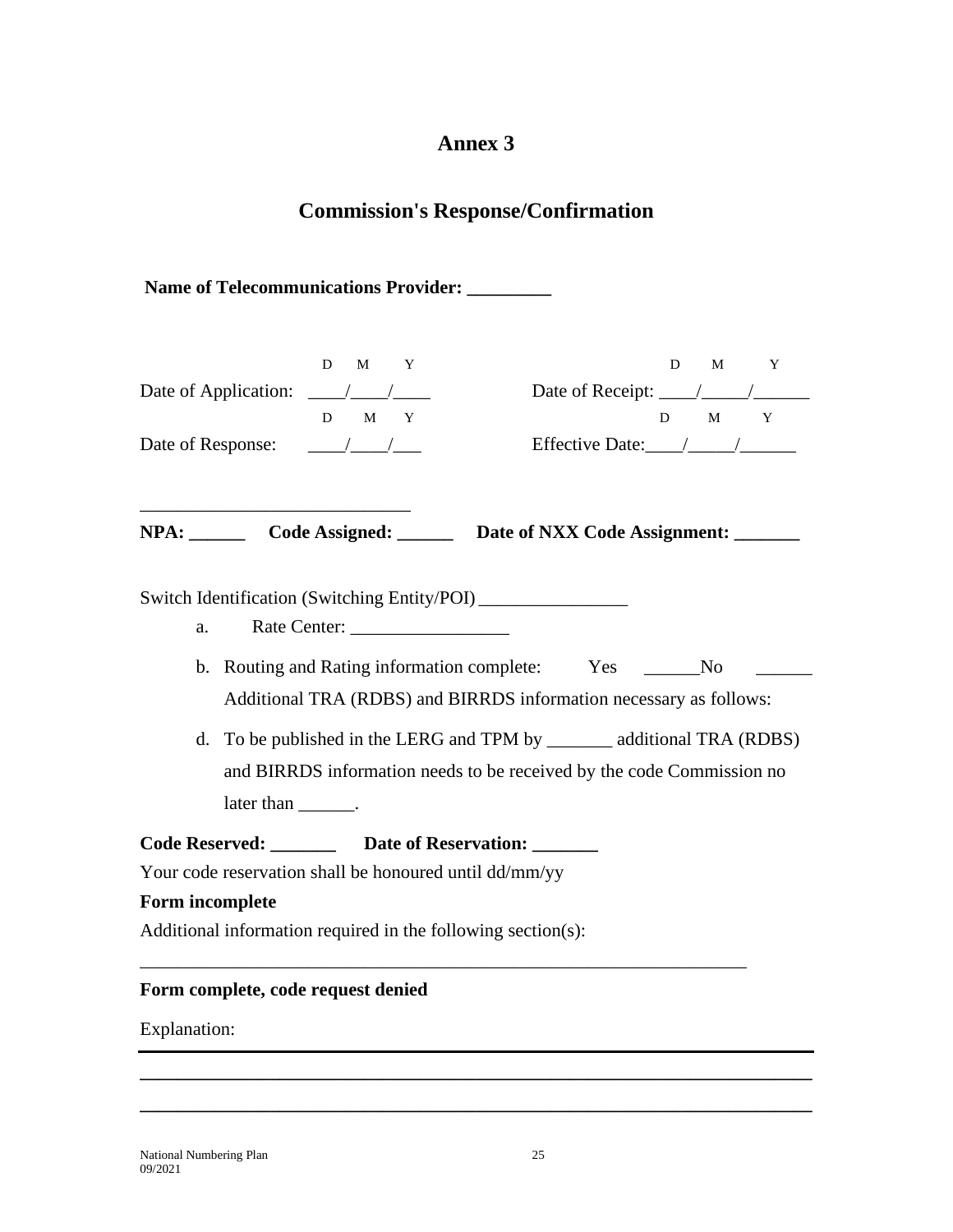## Assignment activity suspended by the Commission

Further Action: Lawrence and the state of the state of the state of the state of the state of the state of the state of the state of the state of the state of the state of the state of the state of the state of the state o Remarks:

Signature of authorized representative of Commission

Name (print)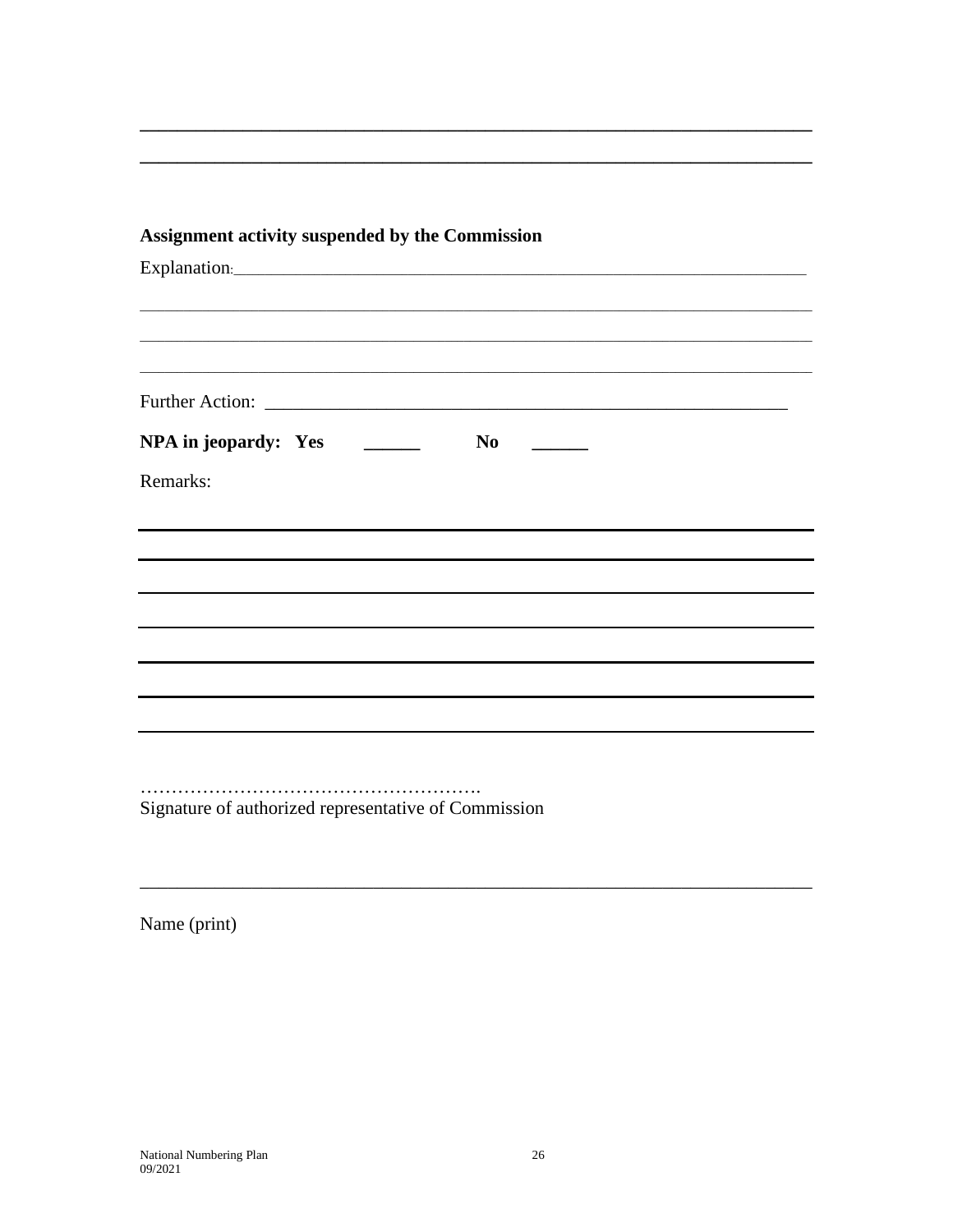## **Confirmation of Code in Service**

By signing below, I certify that the COC specified in Section 1 below is in service and that the COC is being used for the purpose specified in the original application.

|       | <u> 1989 - Johann Stein, mars an deus Amerikaansk kommunister (* 1958)</u><br>Authorized Representative of Applicant (Print Name) |                                           | Signature<br>M Y<br>$D \Box$                                                                                                                                                                                                                                                                                                                                                                                                            |
|-------|-----------------------------------------------------------------------------------------------------------------------------------|-------------------------------------------|-----------------------------------------------------------------------------------------------------------------------------------------------------------------------------------------------------------------------------------------------------------------------------------------------------------------------------------------------------------------------------------------------------------------------------------------|
| Title |                                                                                                                                   |                                           | $\frac{1}{\sqrt{1-\frac{1}{2}}}\frac{1}{\sqrt{1-\frac{1}{2}}}\frac{1}{\sqrt{1-\frac{1}{2}}}\frac{1}{\sqrt{1-\frac{1}{2}}}\frac{1}{\sqrt{1-\frac{1}{2}}}\frac{1}{\sqrt{1-\frac{1}{2}}}\frac{1}{\sqrt{1-\frac{1}{2}}}\frac{1}{\sqrt{1-\frac{1}{2}}}\frac{1}{\sqrt{1-\frac{1}{2}}}\frac{1}{\sqrt{1-\frac{1}{2}}}\frac{1}{\sqrt{1-\frac{1}{2}}}\frac{1}{\sqrt{1-\frac{1}{2}}}\frac{1}{\sqrt{1-\frac{1}{2}}}\frac{1}{\sqrt{1-\frac{$<br>Date |
| 1.    |                                                                                                                                   |                                           |                                                                                                                                                                                                                                                                                                                                                                                                                                         |
| 2.    | Switch Identification (Switching Entity / POI): ________________________________                                                  |                                           |                                                                                                                                                                                                                                                                                                                                                                                                                                         |
| 3.    | Dates:                                                                                                                            | $\frac{1}{D}$ $\frac{1}{M}$ $\frac{1}{Y}$ |                                                                                                                                                                                                                                                                                                                                                                                                                                         |
|       | Date of Application:                                                                                                              | $\frac{1}{D}$ $\frac{1}{M}$ $\frac{1}{Y}$ |                                                                                                                                                                                                                                                                                                                                                                                                                                         |
|       | In-Service Date:                                                                                                                  | M<br>Y<br>D                               |                                                                                                                                                                                                                                                                                                                                                                                                                                         |

#### **Note: This form must be submitted to the Commission within 6 months of the requested effective date.**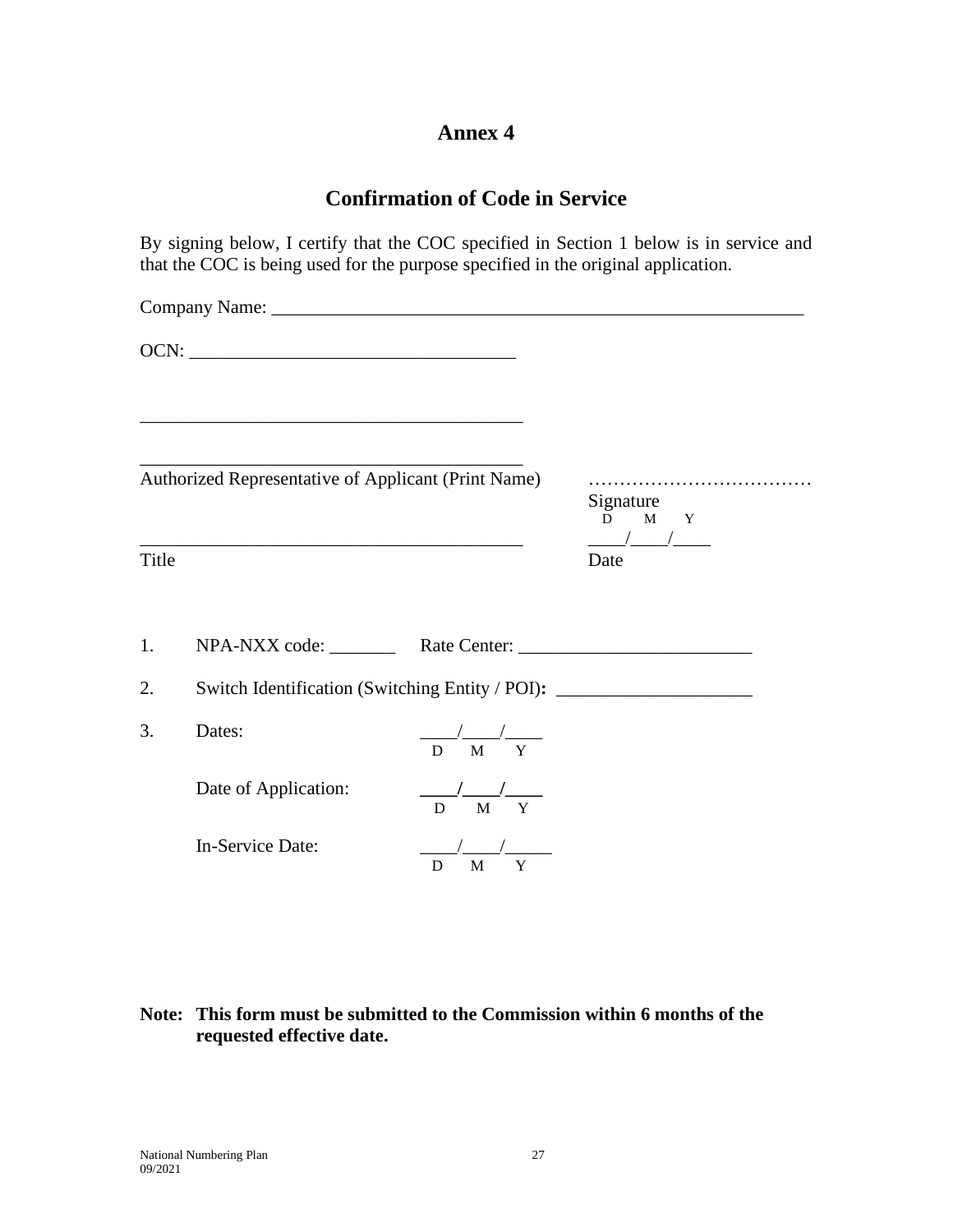## **Request for Additional Central Office Code Assignments**

**MONTHS TO EXHAUST CERTIFICATION WORKSHEET - TN Level** (Worksheet to be used for Requests for Additional Codes for Growth)

| 1.    | Date: $\frac{\ }{\ }$<br>D M Y                                                         |  |  |
|-------|----------------------------------------------------------------------------------------|--|--|
| 2.    | Company's Name                                                                         |  |  |
| 3.    | Switching Entity/Point of Interconnection (CLLI) _______________________________       |  |  |
| 4.    |                                                                                        |  |  |
| 5.    |                                                                                        |  |  |
| 6.    | NXXs included in growth calculation: _______                                           |  |  |
| 7.    | Signature of Authorized Representative of Code Applicant:                              |  |  |
|       |                                                                                        |  |  |
| Title |                                                                                        |  |  |
|       |                                                                                        |  |  |
|       | Telephone Numbers (TNs) Available for Assignment (See Glossary):<br>A.                 |  |  |
|       | Month<br>Month<br>Month<br>Month<br>Month<br>Month<br>#1<br>#2<br>#3<br>#4<br>#5<br>#6 |  |  |
|       | Month<br>Month<br>Month<br>Month<br>Month<br>Month<br>#7<br>#8 #9<br>#10<br>#11<br>#12 |  |  |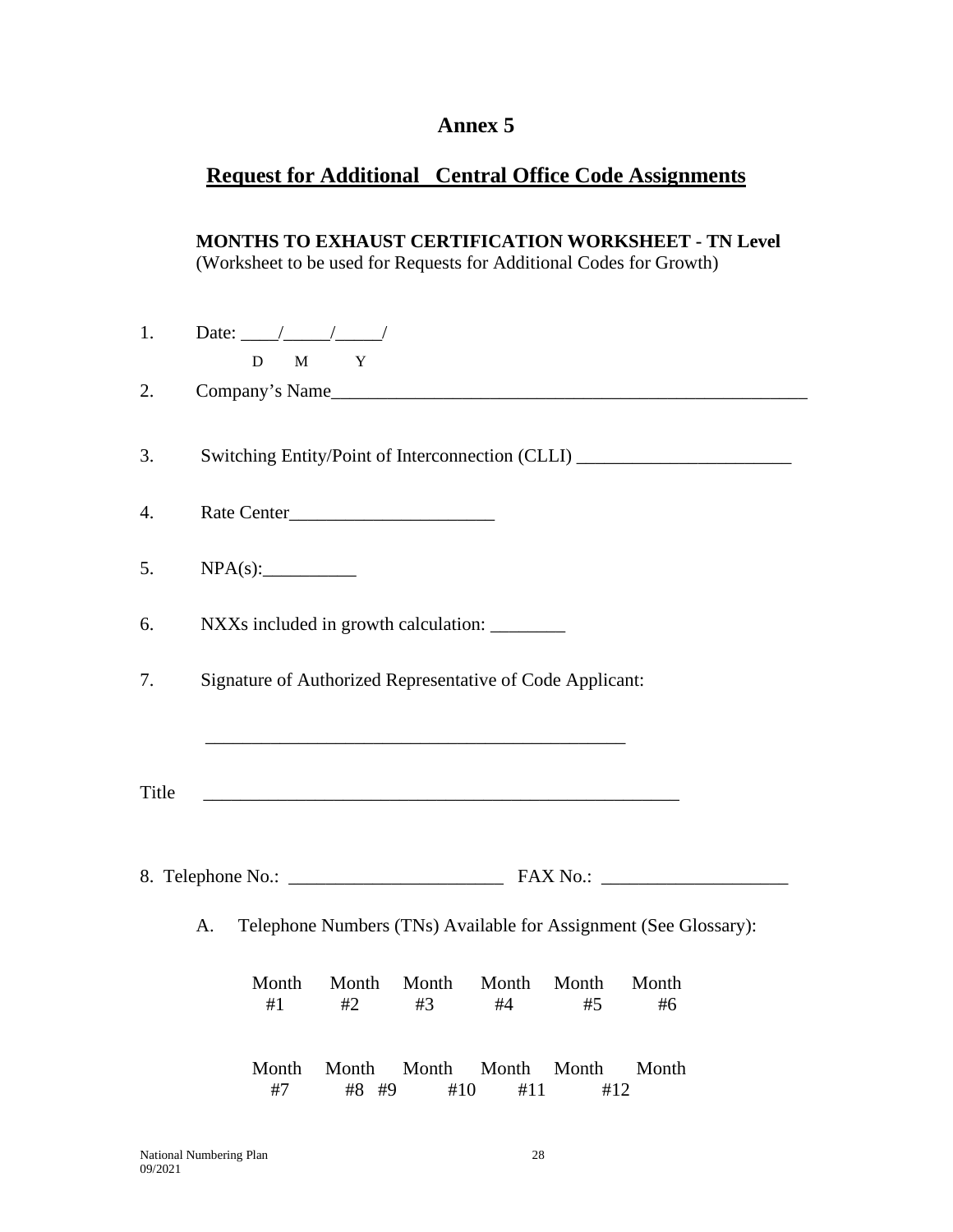| <b>B.</b> | Previous 6-month growth history                                                                                                              |
|-----------|----------------------------------------------------------------------------------------------------------------------------------------------|
|           | Projected growth - Months 1-12: $\frac{1}{2}$                                                                                                |
| D.        | Average Monthly Forecast (Sum of months 1-6 Part C above divided<br>by $6)$                                                                  |
| Е.        | Months to Exhaust = Telephone No (TNs) Available for Assignment(A)<br>Average Monthly Forecast (D)                                           |
| F.        | Utilisation Level $=$<br>$\angle$ Telephone No's (TNs) Assigned x 10<br>$\%$<br><b>Total Numbering Resources in</b><br>Applicant's Inventory |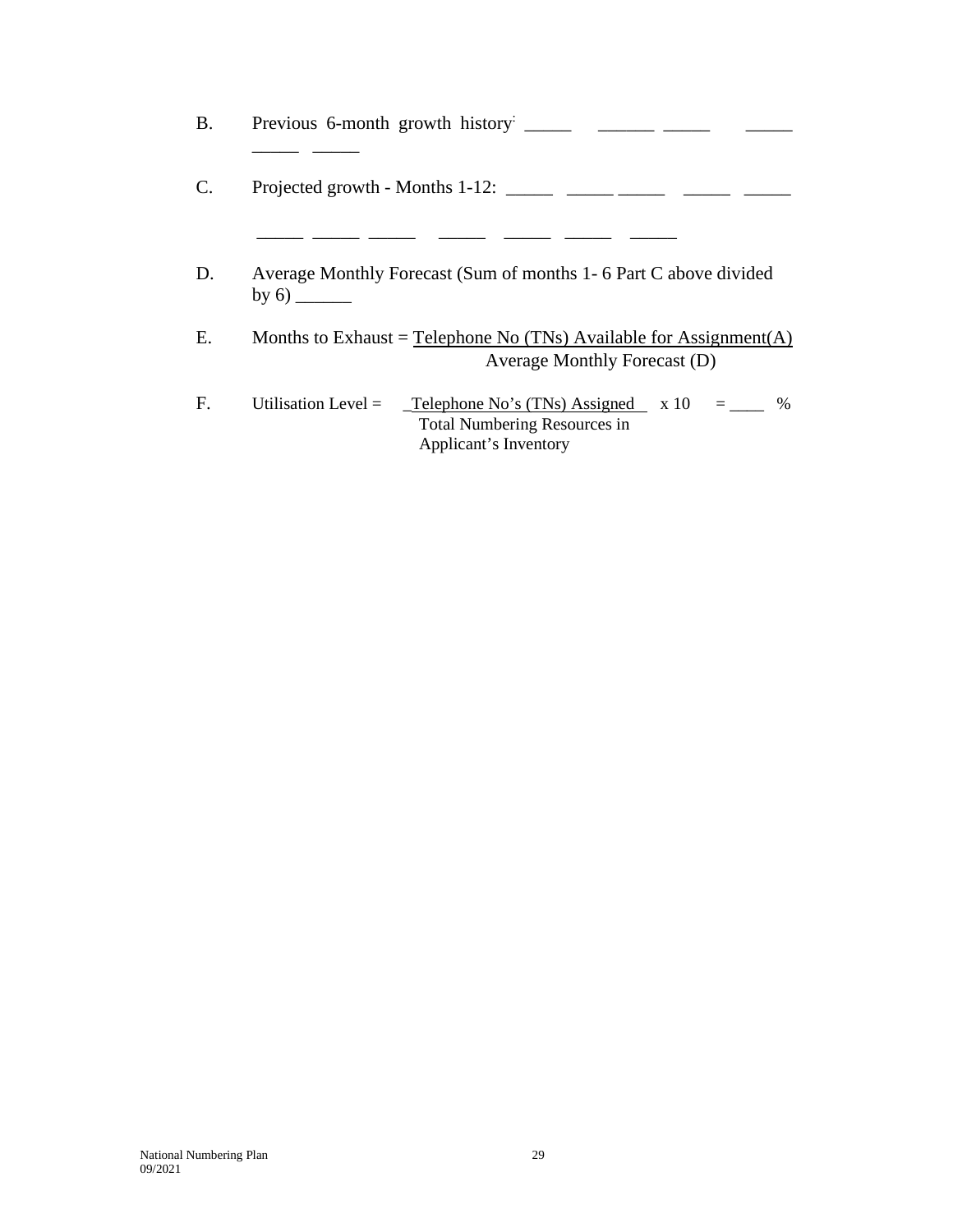## **Guidelines for Advertising using Numbering Resources**

*These guidelines would apply for all advertising directed to children of less than 16 years:* 

- 1. Advertisers should enquire as to the age of the caller.
- 2. Advertisers should always take into account the level of knowledge, sophistication and maturity of the audience to which their message is primarily directed. Younger children have a limited capacity for evaluating the credibility of information they receive. They also may lack the ability to understand the nature of the personal information they disclose on the Internet. Advertisers, therefore, have a special responsibility to protect children from their own susceptibilities.
- 3. Realizing that children are imaginative, and that make-believe play constitutes an important part of the growing up process, advertisers should exercise care not to exploit unfairly the imaginative quality of children. Unreasonable expectations of product quality or performance should not be stimulated either directly or indirectly by advertising.
- 4. Products and content which are inappropriate for children should not be advertised or promoted directly to children.
- 5. Recognizing that advertising may play an important part in educating the child, advertisers should communicate information in a truthful and accurate manner and in language understandable to young children with full recognition that the child may learn practices from advertising, which can affect his or her health and well-being.
- 6. Advertisers are urged to capitalize on the potential of advertising to influence behavior by developing advertising that, wherever possible, addresses itself to positive and beneficial social behavior, such as friendship, kindness, honesty, justice, generosity and respect for others.
- 7. Care should be taken to incorporate minority and other groups in advertisements in order to present positive and pro-social roles and role models wherever possible. Social stereotyping and appeals to prejudice should be avoided.
- 8. Although many influences affect a child's personal and social development, it remains the prime responsibility of the parents to provide guidance for children. Advertisers should contribute to this parent-child relationship in a constructive manner.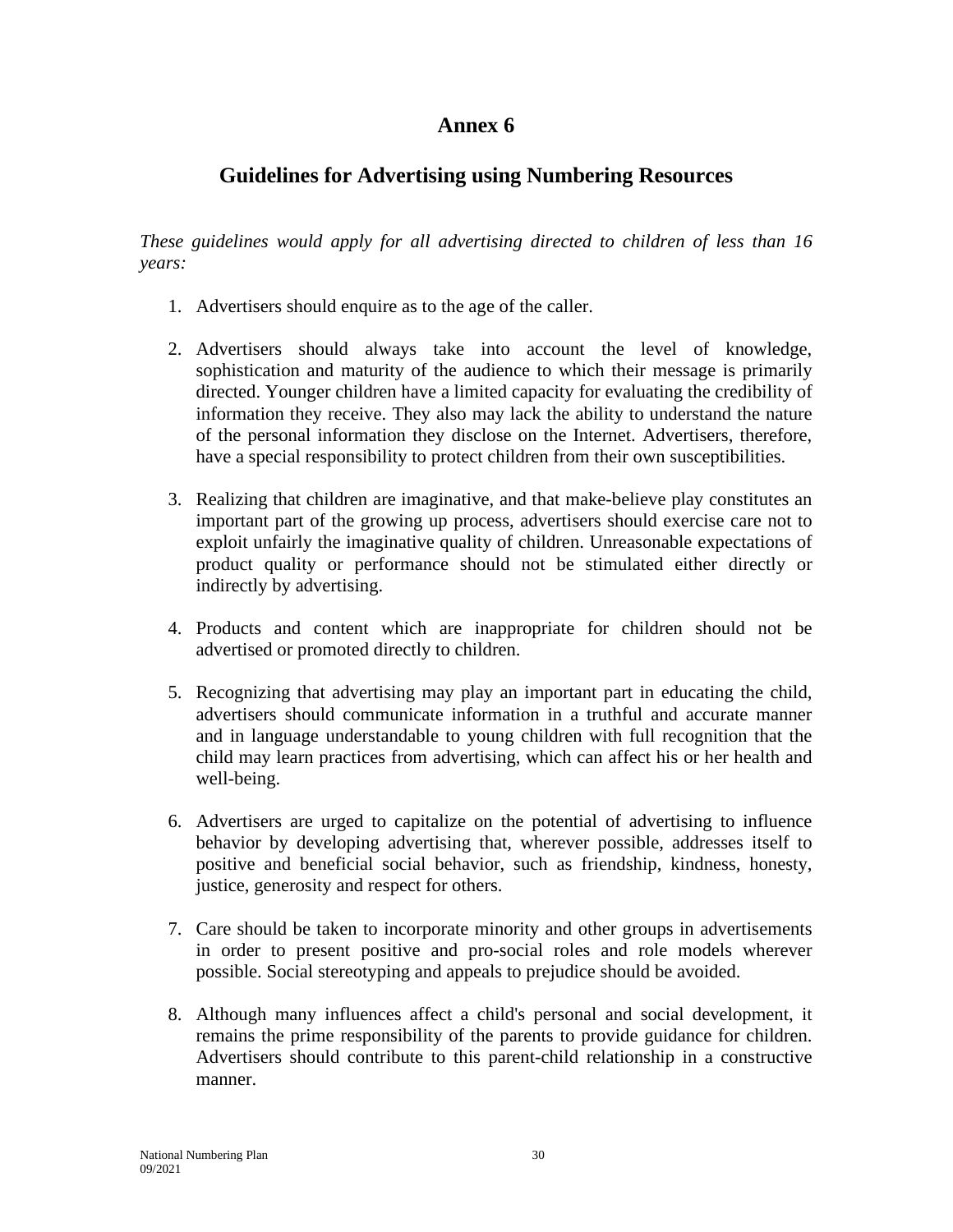| Cable and Wireless' (FLOW's) Short Codes                                                                                                                                   |                                                                                                                                                                                                                                                                                                                                                                                                   |                                      |  |
|----------------------------------------------------------------------------------------------------------------------------------------------------------------------------|---------------------------------------------------------------------------------------------------------------------------------------------------------------------------------------------------------------------------------------------------------------------------------------------------------------------------------------------------------------------------------------------------|--------------------------------------|--|
| $100 - 109$<br>110-119<br>$140 - 149$<br>$210 - 219$<br>$310 - 319$<br>$410 - 419$<br>$610 - 619$<br>$620 - 629$<br>$710 - 719$<br>790 - 799<br>$810 - 819$<br>$910 - 919$ | $2000 - 2009$<br>2200-2209<br>2210-2219<br>2220-2229<br>2230-2239<br>$2260 - 2269$<br>2270 - 2279<br>$3000 - 3009$<br>$3240 - 3249$<br>4250 - 4259<br>$4260 - 4269$<br>$4350 - 4359$<br>$5460 - 5469$<br>$5620 - 5629$<br>$5680 - 5689$<br>$7350 - 7359$<br>$7560 - 7569$<br>$7620 - 7629$<br>7660-7669<br>$8320 - 8329$<br>8460 - 8469<br>8860-8869<br>$9670 - 9679$<br>2300-2309<br>2520 - 2529 | 1800110-1800119<br>18004350-18004359 |  |
| <b>Digicel's Short Codes</b>                                                                                                                                               |                                                                                                                                                                                                                                                                                                                                                                                                   |                                      |  |
| 100-109<br>110-119<br>120-130<br>130-139<br>221<br>410-419<br>444<br>555<br>610-619<br>990-999                                                                             | 2620-2629<br>2428<br>3283<br>4263<br>4636<br>5446<br>5478<br>7171<br>7427<br>7777<br>8378<br>8663                                                                                                                                                                                                                                                                                                 |                                      |  |

## **Short codes Assigned in the Commonwealth of Dominica**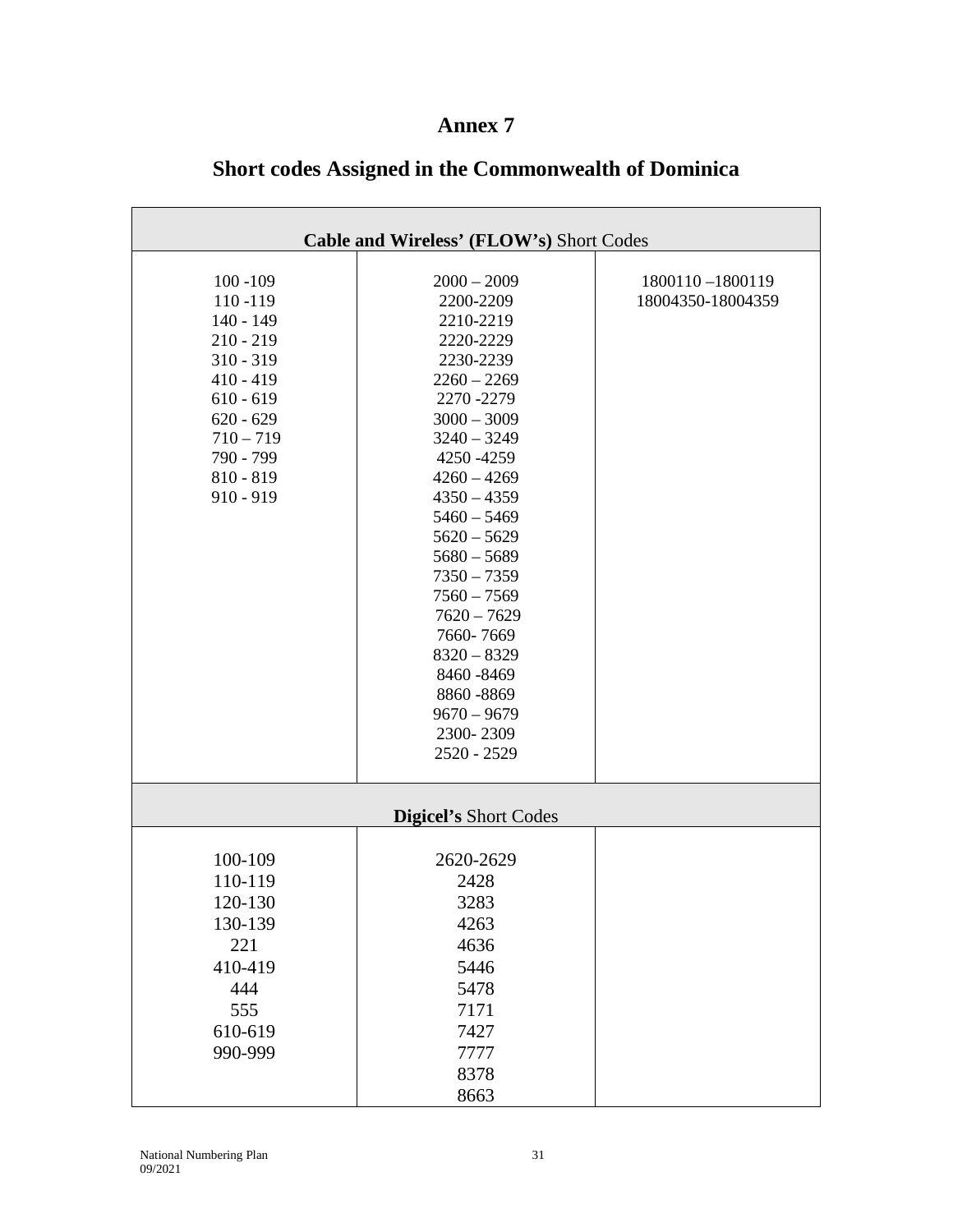| Vertical Service Codes assigned to Cable & Wireless (FLOW)                                                   |                                            |                                                                                                                                                                         |  |
|--------------------------------------------------------------------------------------------------------------|--------------------------------------------|-------------------------------------------------------------------------------------------------------------------------------------------------------------------------|--|
| $*20 - 29$<br>$*30 - *39$<br>$*35#$<br>$*37#$<br>$*50 - *59$<br>$*60 - *69$<br>#67#<br>$*68#$<br>$*90 - *99$ | $*120 - 129$                               | $77+dn$<br>$78*dn$<br>*3730-*3739                                                                                                                                       |  |
|                                                                                                              | Vertical Service Codes assigned to Digicel |                                                                                                                                                                         |  |
| $10*$<br>$11*$<br>$12*$                                                                                      | #31#<br>780*<br>781*<br>808*               | $*120#$<br>$*120#$<br>$*122#$<br>$*124#$<br>$*126*$<br>$*130#$<br>$*134#$<br>$*136#$<br>$*120*1#$<br>$*120*2#$<br>$*120*3#$<br>$*127*1767$ Number<br>$*128*1767$ Number |  |

## **Vertical Short Codes assigned in the Commonwealth of Dominica**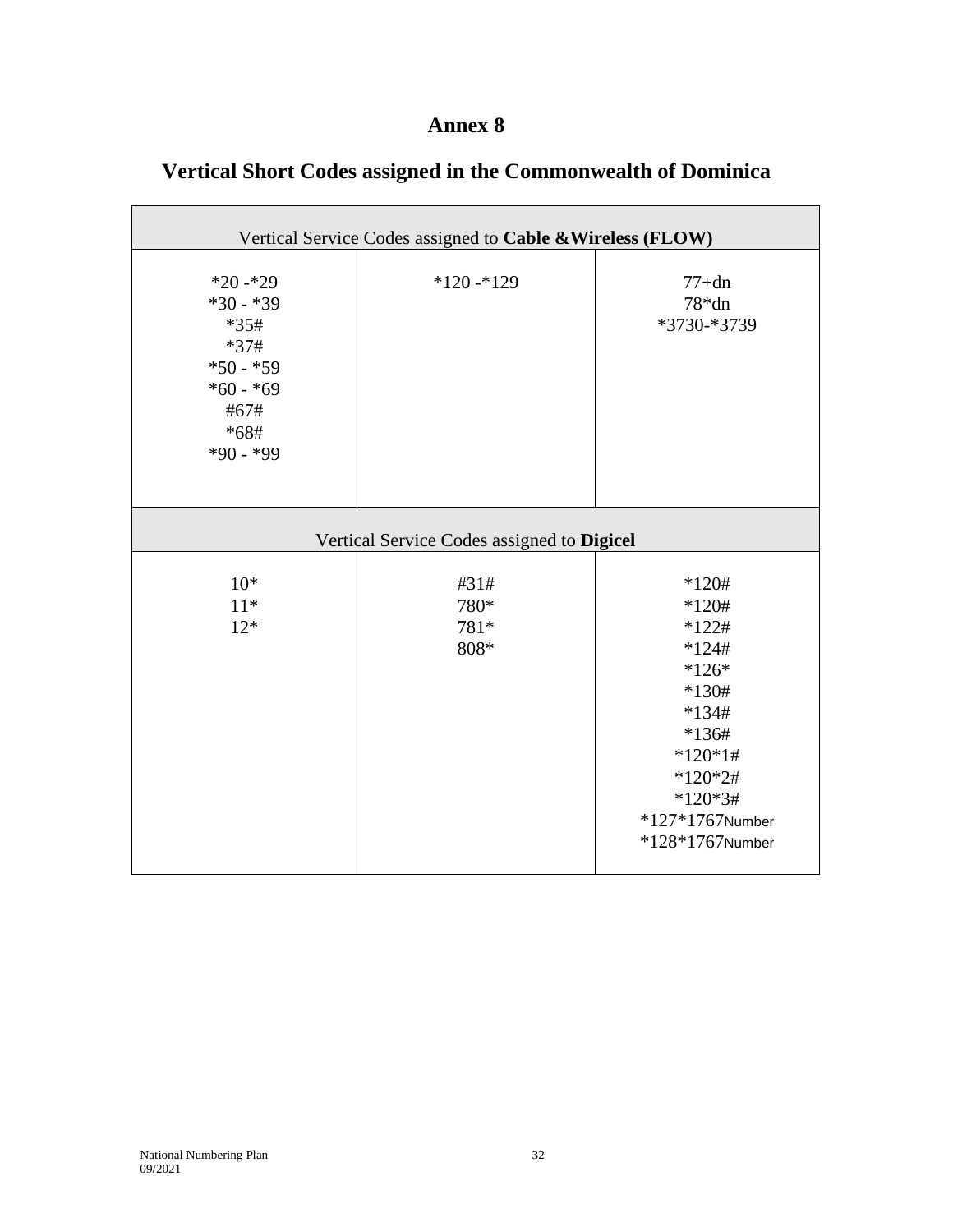## **List of Central Office Codes assigned in the Commonwealth of Dominica**

| Central Office Codes assigned to Cable & Wireless (FLOW) |                        |                    |  |  |
|----------------------------------------------------------|------------------------|--------------------|--|--|
| <b>Cable and Wireless</b>                                | <b>Mobile Services</b> | $+1$ 767 225 XXXX  |  |  |
| <b>Dominica</b>                                          | <b>Mobile Services</b> | $+1$ 767 235 XXXX  |  |  |
| (FLOW)                                                   | <b>Mobile Services</b> | $+1$ 767 245 XXXX  |  |  |
|                                                          | <b>Mobile Services</b> | $+1$ 767 265 XXXX  |  |  |
|                                                          | <b>Mobile Services</b> | $+1$ 767 275 XXXX  |  |  |
|                                                          | <b>Mobile Services</b> | $+1$ 767 276 XXXX  |  |  |
|                                                          | <b>Mobile Services</b> | $+1$ 767 277 XXXX  |  |  |
|                                                          | <b>Mobile Services</b> | $+1$ 767 285 XXXX  |  |  |
|                                                          | <b>Mobile Services</b> | $+1$ 767 295 XXXX  |  |  |
|                                                          |                        |                    |  |  |
|                                                          | Fixed                  | $+1$ 767 255 XXXX  |  |  |
|                                                          |                        |                    |  |  |
|                                                          | Fixed                  | $+1767266$ XXXX    |  |  |
|                                                          |                        |                    |  |  |
|                                                          | Fixed                  | $+1$ 767 440- XXXX |  |  |
|                                                          | Fixed                  | $+ 1767441 XXXX$   |  |  |
|                                                          | Fixed                  | $+1767442$ XXXX    |  |  |
|                                                          | Fixed                  | $+1$ 767 445 XXXX  |  |  |
|                                                          | Fixed                  | $+1$ 767 446 XXXX  |  |  |
|                                                          | Fixed                  | $+ 1767447 XXX$    |  |  |
|                                                          | Fixed                  | $+1767448$ XXXX    |  |  |
|                                                          | Fixed                  | $+1767449$ XXXX    |  |  |
|                                                          | Fixed                  | $+1767500$ XXXX    |  |  |
|                                                          | Fixed                  | $+1$ 767 501 XXXX  |  |  |
|                                                          | Fixed                  | $+1$ 767 502 XXXX  |  |  |
|                                                          | Fixed                  | $+1767503 XXXX$    |  |  |
|                                                          | Fixed                  | $+1767504 XXXX$    |  |  |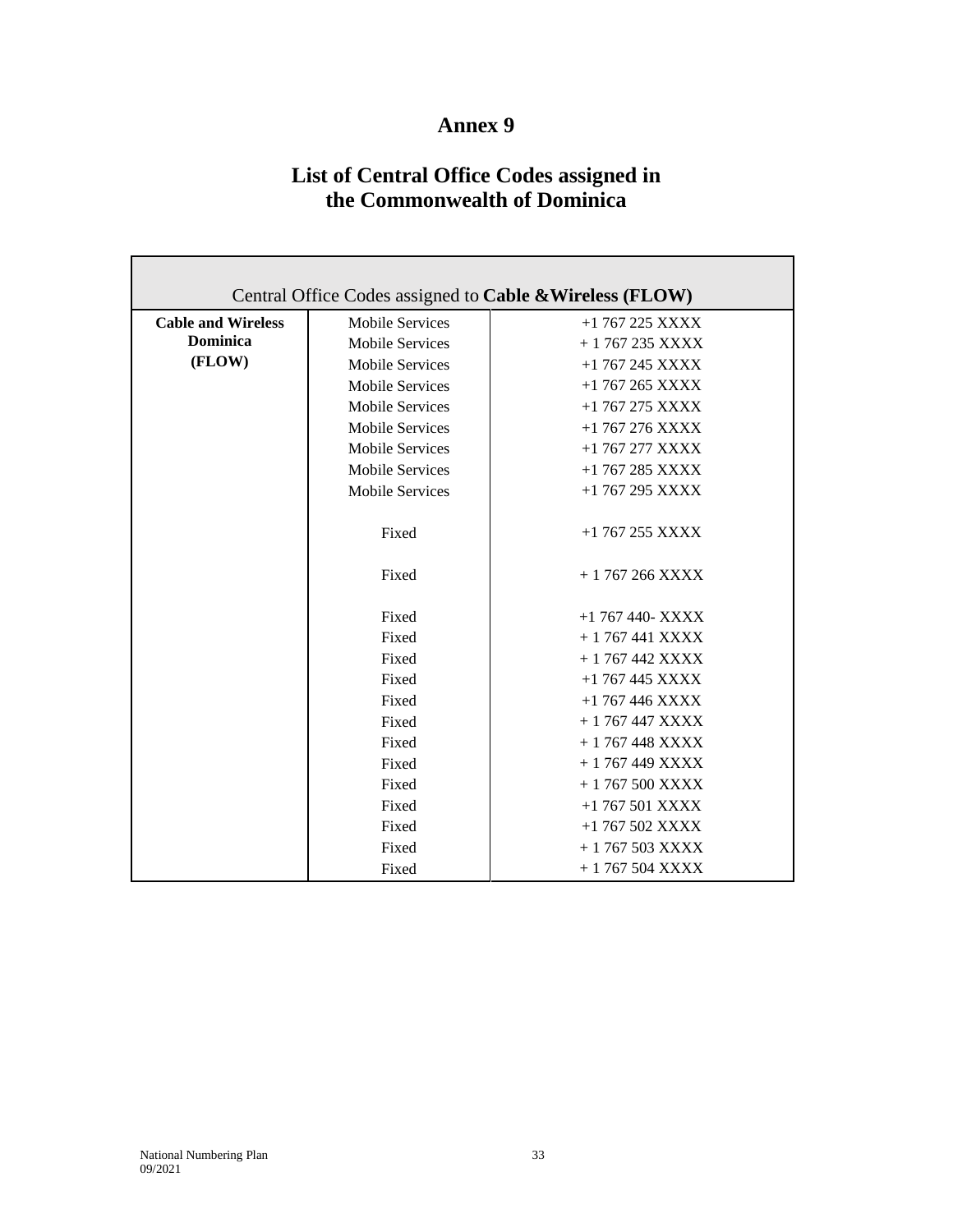| Central Office Codes assigned to <b>Digicel</b> |                        |                   |  |  |
|-------------------------------------------------|------------------------|-------------------|--|--|
| <b>Digicel Dominica</b>                         | <b>Mobile Services</b> | $+1$ 767 315 XXXX |  |  |
|                                                 | <b>Mobile Services</b> | $+1$ 767 316 XXXX |  |  |
|                                                 | <b>Mobile Services</b> | $+1$ 767 317 XXXX |  |  |
|                                                 | <b>Mobile Services</b> | $+1767612$ XXXX   |  |  |
|                                                 | <b>Mobile Services</b> | $+1$ 767 613 XXXX |  |  |
|                                                 | <b>Mobile Services</b> | $+1$ 767 614 XXXX |  |  |
|                                                 | <b>Mobile Services</b> | $+1$ 767 615 XXXX |  |  |
|                                                 | Mobile Services        | $+1$ 767 616 XXXX |  |  |
|                                                 | <b>Mobile Services</b> | $+1$ 767 617 XXXX |  |  |
|                                                 | Mobile Services        | $+1$ 767 618 XXXX |  |  |
|                                                 |                        |                   |  |  |
|                                                 | Fixed                  | $+1$ 767 420 XXXX |  |  |
|                                                 | Fixed                  | $+1$ 767 421 XXXX |  |  |
|                                                 | Fixed                  | $+1$ 767 701 XXXX |  |  |
|                                                 | Fixed                  | $+1$ 767 702 XXXX |  |  |
|                                                 | Fixed                  | $+1$ 767 703 XXXX |  |  |
|                                                 | Fixed                  | $+1$ 767 704 XXXX |  |  |
|                                                 | Fixed                  | $+1$ 767 705 XXXX |  |  |
|                                                 | Fixed                  | $+1$ 767 706 XXXX |  |  |
|                                                 |                        |                   |  |  |

| Central Office Codes assigned to <b>EPIC Communications</b> |  |     |  |  |
|-------------------------------------------------------------|--|-----|--|--|
| <b>EPIC Communications</b><br>VOIP                          |  | 818 |  |  |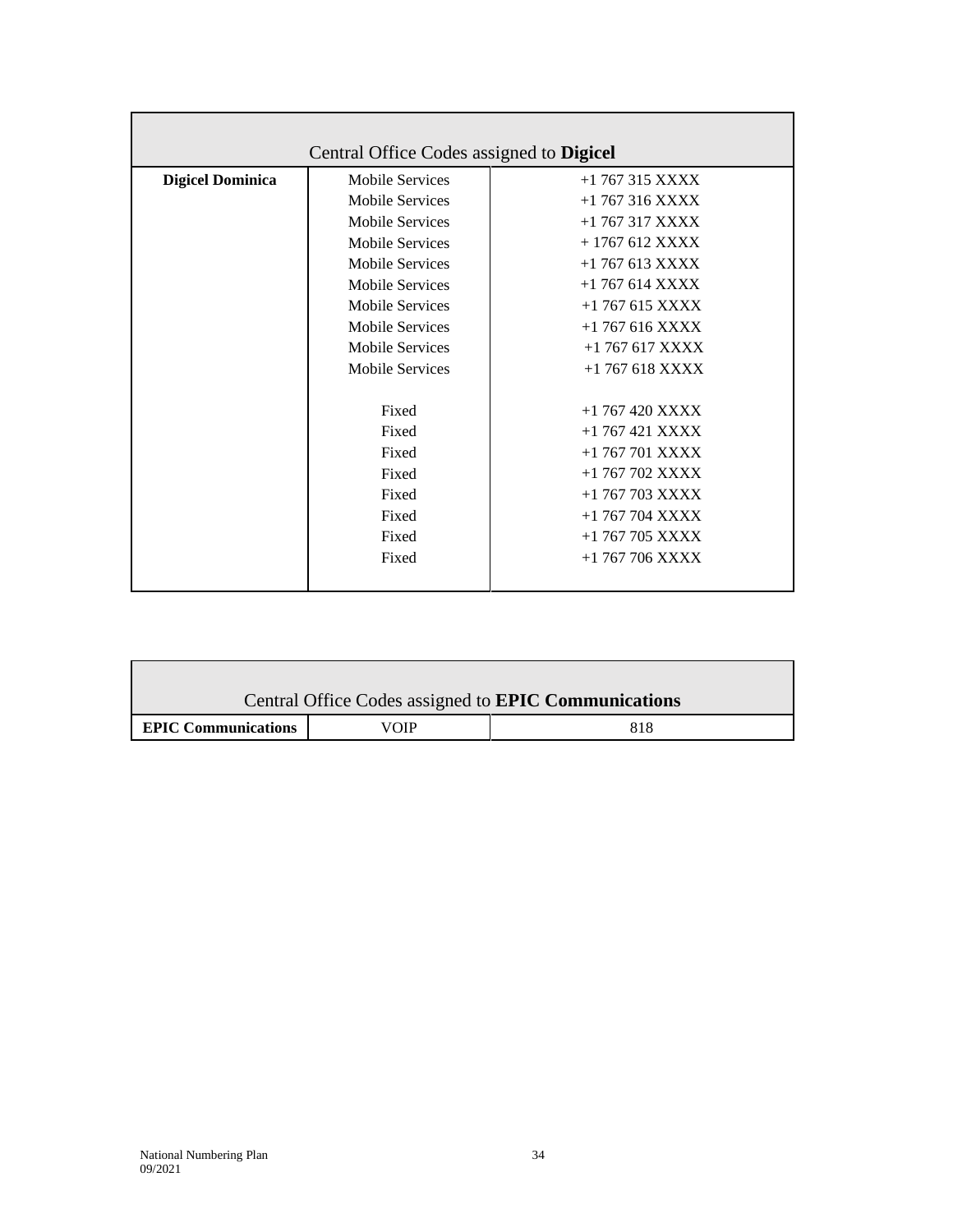## **Letter of Commitment to the REGIONAL NUMBERING PLAN by the Commonwealth of Dominica's Commission**

#### **Chairman Commission:-**

*Commonwealth of Dominica Grenada St. Kitts and Nevis Saint Lucia St. Vincent and the Grenadines* 

Dear Chairman,

#### **RE: REGIONAL NUMBERING PLAN**

The Directorate is in the process of developing a Regional Numbering Plan that would form the basis for the National Numbering Plans.

In order to facilitate the efficient administration of the number resource in the sub-region, ECTEL proposes that the Commission agrees that ECTEL acts as its agent in interacting with external agencies in ensuring that all the numbers assigned are properly recorded and accessible by all telecommunications providers worldwide.

To give effect to the foregoing, we specifically request the agreement of the Commission on the following matters:

- l. That ECTEL shall, in consultation with the Commission, coordinate all activities with international and regional bodies in respect of matters pertaining to numbering specifically in reference to the Federal Communications Commission (FCC), North American Numbering Plan Administration (NANPA\ The North America Numbering Council (NANC), Industry Numbering Committee (INC), Alliance for Telecommunications Industry Solutions (ATIS), Telcordia, the ITU and any other similar body.
- 2. That ECTEL shall coordinate with Telcordia all activities in respect of the entry of numbers assigned to telecommunications providers in the LERG database to ensure full operability.

Where applicable, ECTEL should seek representation in the bodies listed at item 1 above.

- 3 ECTEL shall ensure payment of all associated fees in respect of membership or the provision of related services by these extra-regional bodies;
- 4 ECTEL agrees to indemnify and hold harmless the Commission from any reasonable claims, damages, liability, attorneys' fees and expenses arising solely as a result of a failure by ECTEL to satisfy any obligation stated herein.

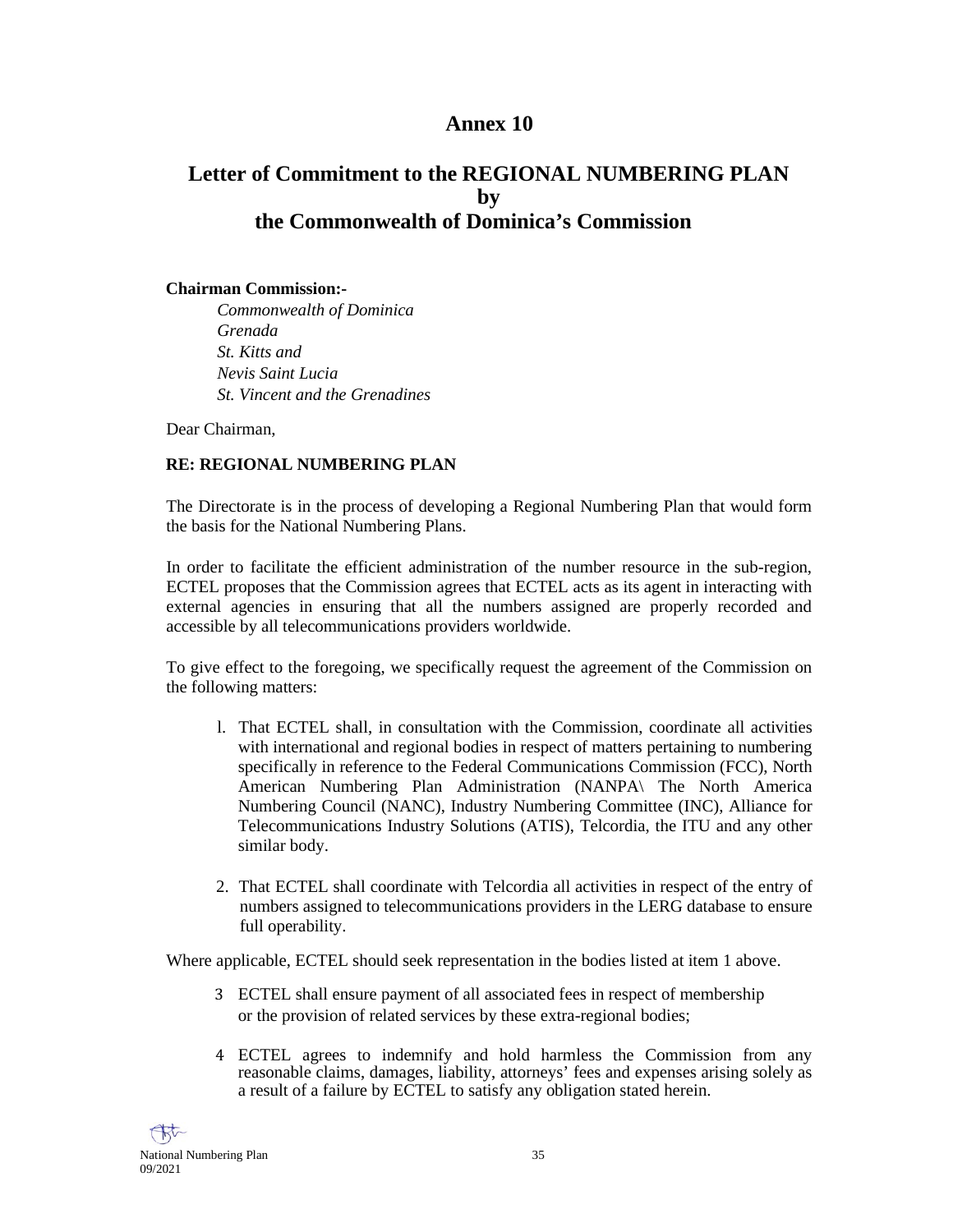2/………….

Page 2 of 2

If the foregoing meets with your approval initial each page and sign at the end where your agreement is signified and return to us by  $30<sup>th</sup>$  September, 2021. A copy of this letter is enclosed for your records.

Yours faithfully

**……………………. Cheryl Hector Fontenelle Managing Director (Ag.)** 

I agree

Chairman

*Copied to: Coordinator/Director – Commission* 

Made this 10<sup>th</sup> day of September 2021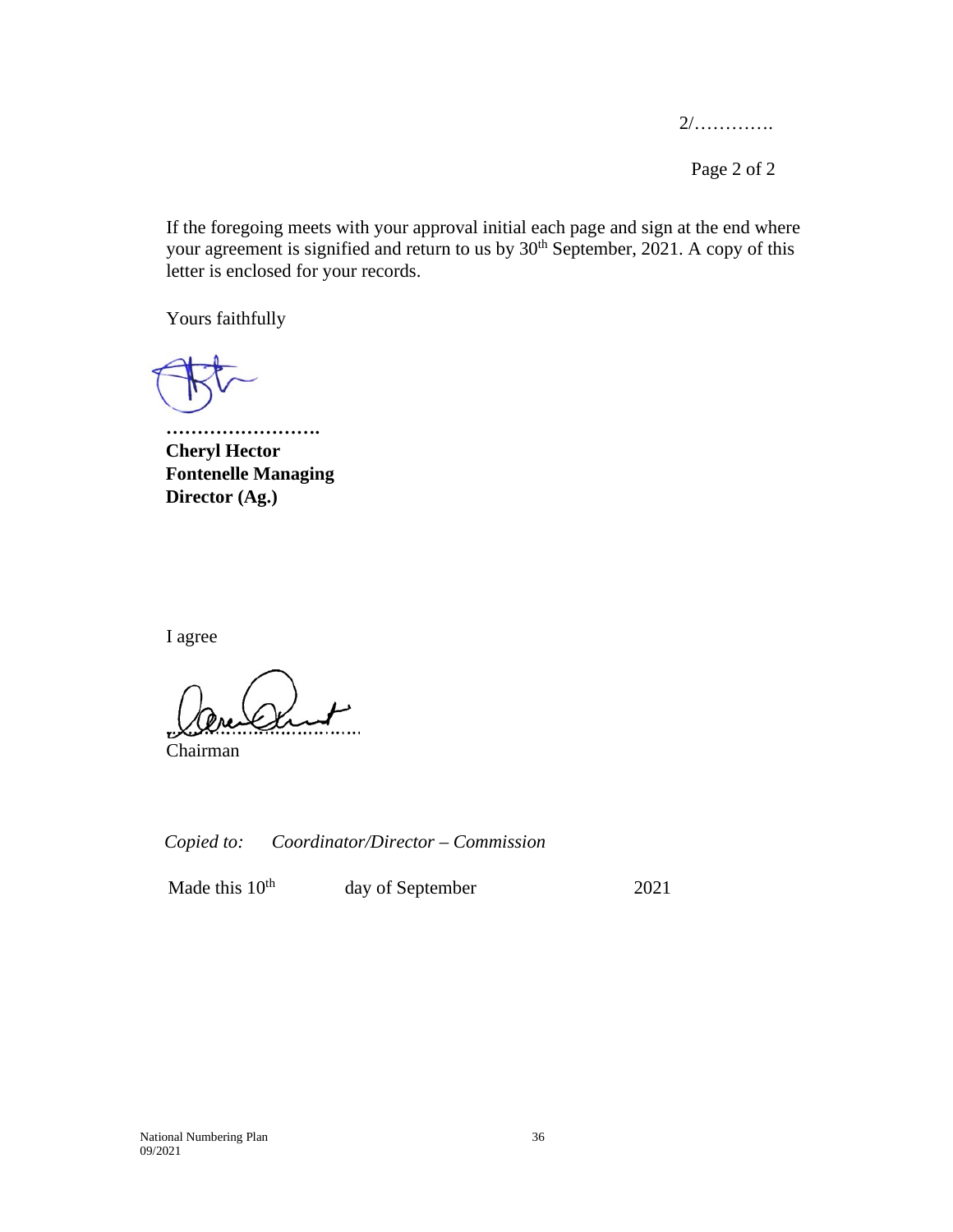#### **Allocation Plan for Central Office Codes**

The Table below provides the allocation of codes within Number Plan Area (NPA) 767, as well as the codes reserved for special services. Note the use of the word "allocation" intentionally to differentiate between it and "assignment". To allocate a numbering resource is to identify its intended use, e.g., geographic, wireless, special services, by the telecommunications sector. To assign a numbering resource is to reflect the allocation by assigning specific block(s) of the resources to service providers to use for the stated purpose (allocation).

The Central Office Code (COC) or NXX refers to the second three-digit number in a tendigit telephone number, e.g., in the ten-digit number 767-555-1234, 555 is the COC or NXX. Dominica is part of the North American Numbering Plan (NANP) and as a consequence the Telephone Numbering plan and recommendations developed by the telephone industry committee in the USA shall apply to the Dominican Market. The NTRC has adopted the North American Standards which shall be used in the development of telecommunications infrastructure within Dominica and the guidelines for Central Office Code allocation will be in keeping with recommendations made for the North American Numbering Plan.

Central Office Codes (COC), essentially an NXX, can also be regarded as a Destination Code. 2XX to 9XX values are considered NXXs. Some COC number ranges are allocated to more than one service, as in the case of 2XX which is allocated to Fixed and Mobile telephony; 5XX and 7XX which are allocated to Fixed and VOIP telephony.

| Allocation of 767 Central Office Codes (COCs) - NXX |                                     |                                       |                                           |  |
|-----------------------------------------------------|-------------------------------------|---------------------------------------|-------------------------------------------|--|
| <b>NPA</b>                                          | <b>Central Office Code</b><br>(COC) | <b>SERVICE</b> /<br><b>ALLOCATION</b> | <b>COMMENTS</b>                           |  |
|                                                     | 2XX                                 | Mobile/Fixed                          | (Fixed where XX are the same numbers) $*$ |  |
|                                                     | 22X                                 | Mobile                                |                                           |  |
|                                                     | $222*$                              | Fixed                                 | Exception                                 |  |
|                                                     |                                     |                                       |                                           |  |
|                                                     | 23X                                 | Mobile                                |                                           |  |
|                                                     | $233*$                              | Fixed                                 | Exception                                 |  |
| 767                                                 |                                     |                                       |                                           |  |
|                                                     | 24X                                 | Mobile                                |                                           |  |
|                                                     | $244*$                              | Fixed                                 | Exception                                 |  |
|                                                     |                                     |                                       |                                           |  |
|                                                     | 25X                                 | Mobile                                |                                           |  |
|                                                     | $255*$                              | Fixed - DID                           | Exception: Direct Inward Dialling (DID)   |  |
|                                                     |                                     |                                       |                                           |  |
|                                                     | <b>26X</b>                          | Mobile                                |                                           |  |
|                                                     | $266*$                              | Fixed - DID                           | Exception                                 |  |
|                                                     |                                     |                                       |                                           |  |
|                                                     | 27X                                 | Mobile                                |                                           |  |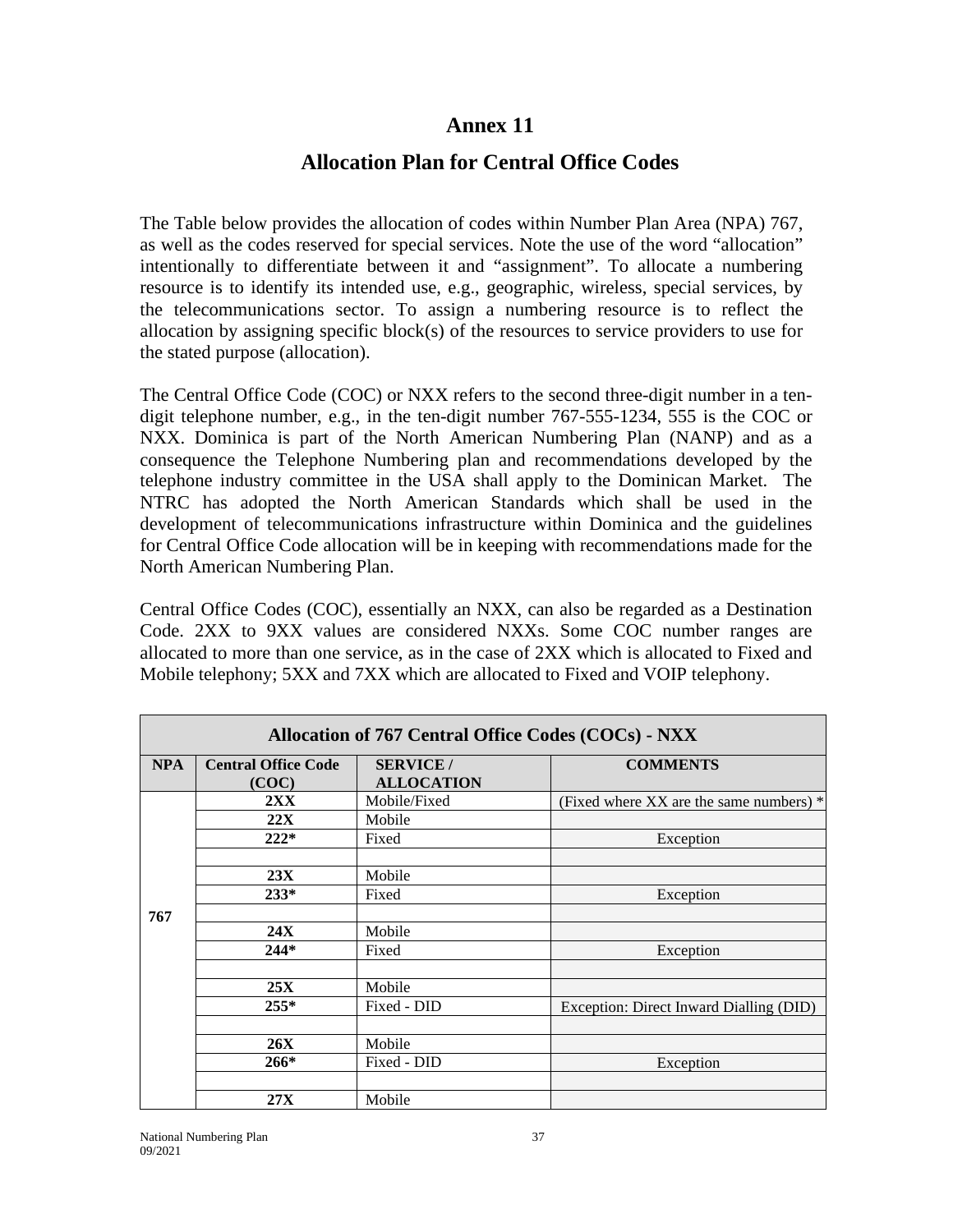|      | $277*$     | Fixed - DID | Exception |
|------|------------|-------------|-----------|
|      |            |             |           |
|      | <b>28X</b> | Mobile      |           |
| 288* |            | Fixed - DID | Exception |
|      |            |             |           |
|      | 29X        | Mobile      |           |
| 299* |            | Fixed - DID | Exception |
| 767  |            |             |           |
|      | 3XX        | Mobile      |           |
|      | <b>4XX</b> | Fixed       |           |
|      | <b>5XX</b> | Fixed/VOIP  |           |
|      | <b>6XX</b> | Mobile      |           |
|      | <b>7XX</b> | Fixed/VOIP  |           |
|      | <b>8XX</b> | <b>VOIP</b> |           |
|      | 9XX        | Reserved    |           |
|      |            |             |           |

Easily Recognizable Codes (ERCs) are codes of the NYY/N00 format. Such codes are traditionally used for special services and would typically be value-added services, charged at special rates or premium rates, with or without content. ERCs are easily recognized by subscribers; hence, these codes are allocated to special services:

| Easily Recognizable Codes (ERCs) - Short Codes for Special Service (NYY/N00) |      |                  |  |  |
|------------------------------------------------------------------------------|------|------------------|--|--|
| <b>NPA</b>                                                                   | Code | <b>Exception</b> |  |  |
|                                                                              | 2XX  |                  |  |  |
|                                                                              | 3XX  |                  |  |  |
|                                                                              | 4XX  |                  |  |  |
|                                                                              | 5XX  |                  |  |  |
| 767                                                                          | 6XX  | N <sub>1</sub> 1 |  |  |
|                                                                              | 7XX  |                  |  |  |
|                                                                              | 8XX  |                  |  |  |
|                                                                              | 9XX  |                  |  |  |
|                                                                              |      |                  |  |  |

| N <sub>11</sub> for Special Service |      |                                                          |  |  |  |
|-------------------------------------|------|----------------------------------------------------------|--|--|--|
| <b>NPA</b>                          | Code | <b>Service</b>                                           |  |  |  |
|                                     | 211  | <b>Community Support and Referral Services</b>           |  |  |  |
|                                     | 311  | Non-Emergency Government Services                        |  |  |  |
|                                     | 411  | <b>Local Directory Assistance</b>                        |  |  |  |
|                                     | 511  | Government Provided Traffic/Travel/Road Condition Report |  |  |  |
| 767                                 | 611  | Repair Service                                           |  |  |  |
|                                     | 711  | Telecom Relay Operator for Hearing/Speech Impaired       |  |  |  |
|                                     | 811  | Non-urgent Health Care Telephone Triage                  |  |  |  |
|                                     | 911  | Emergencies (Police, Fire, Ambulance, etc.)              |  |  |  |
|                                     |      |                                                          |  |  |  |